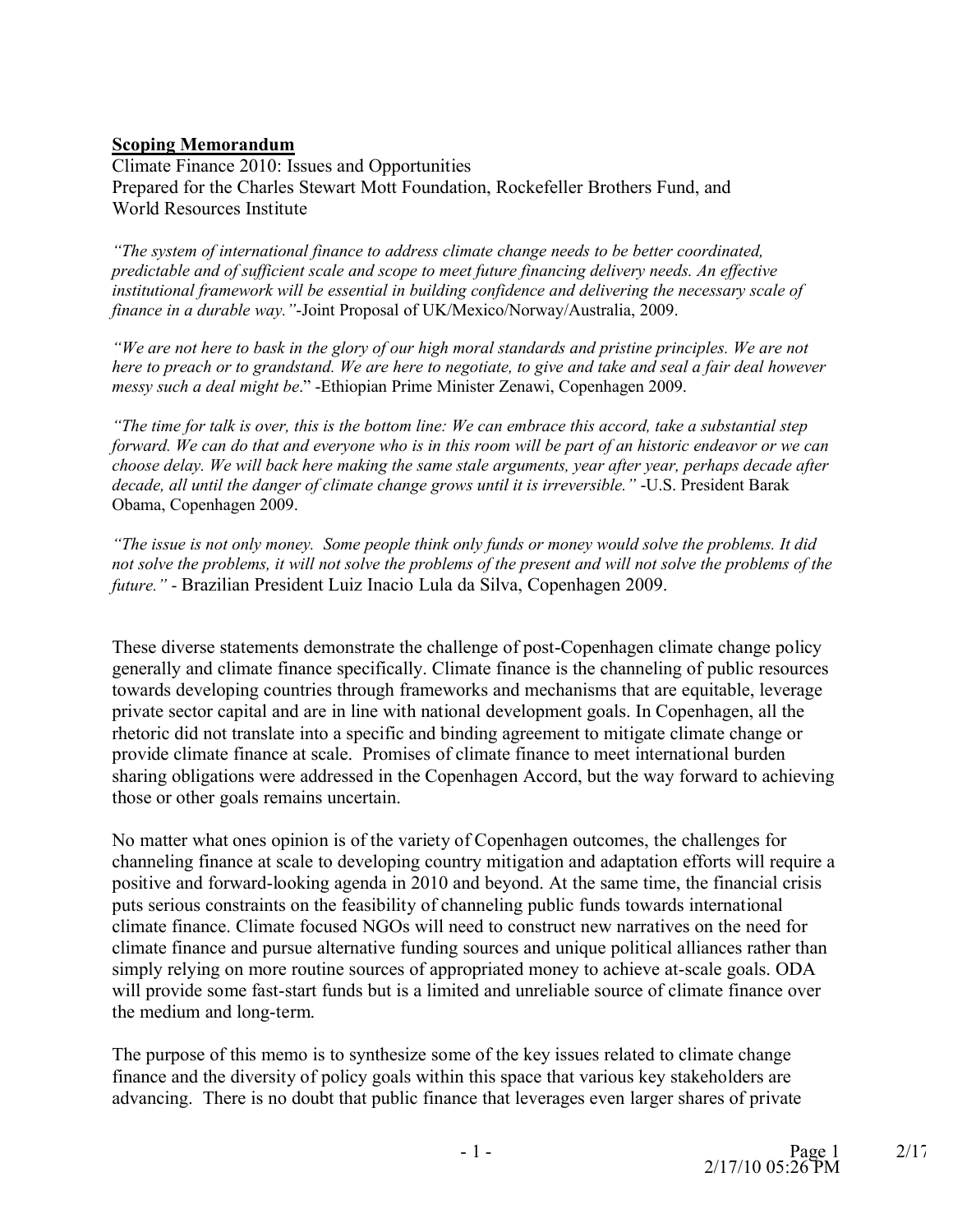capital is a political, economic and scientific necessity in order to address climate change challenges at scale. However, the route to achieving that scale comes with a diverse set of viewpoints, and achieving consensus and moving forward enjoys little time for further debate. *A particular challenge is designing a system where global public finance crowds in private finance and where international financial institutions are held accountable to global agreements and norms of climate finance.* A global plan of action requires immediate forward movement and would benefit greatly from cohesive, coordinated advocacy positions from civil society actors around the globe.

This memorandum will begin to outline a pathway forward on international climate finance. Key questions include:

1. What level of public funding is necessary to mitigate and adapt to climate change at scale?

2. What levels of funding are currently proposed by governments and what is a feasible path forward to increase those funding sources to scale?

3. What would a proper governance framework look like to ensure prudent deployment of capital that meets the dual criteria of accountability for donors and meaningful outcomes? 4. What role can civil society play in the aftermath of Copenhagen to advance politically feasible, equitable and positive outcomes for climate finance?

Section I of the memo will review the key climate finance provisions in the Copenhagen Outcomes – or the current state of play. This includes a brief note on climate finance in the negotiating text, and provisions of the Copenhagen Accord. Section II reviews some of the leading estimates on the scale of climate finance required, irrespective of the Copenhagen Accord. Section III provides illustrative examples/a synthesis of leading climate finance commitments to date. Section IV synthesizes some of the key country submissions on climate finance in the lead-up to Copenhagen that remain relevant going forward with respect to sources of revenue and governance structures of funding mechanisms.

Section V reviews some key NGO proposals on CF in the lead-up to Copenhagen that remain relevant for consideration. Section VI provides an overview of a variety of potential sources of revenue and provides insight into the processes for determining the availability of these sources for climate finance. Special attention is paid to Special Drawing Rights via the International Monetary Fund, Financial Transactions Taxes, and fossil fuel subsidy phase outs--three potentially at-scale sources of revenue that have received minimal prioritization to date from climate change focused NGOs yet are under consideration at the G20. Section VII attempts to provide a summary of key issues and provides a set of strategic findings for consideration. Finally, the document provides suggested next steps on how to move forward based on political feasibility and scale of funds criteria.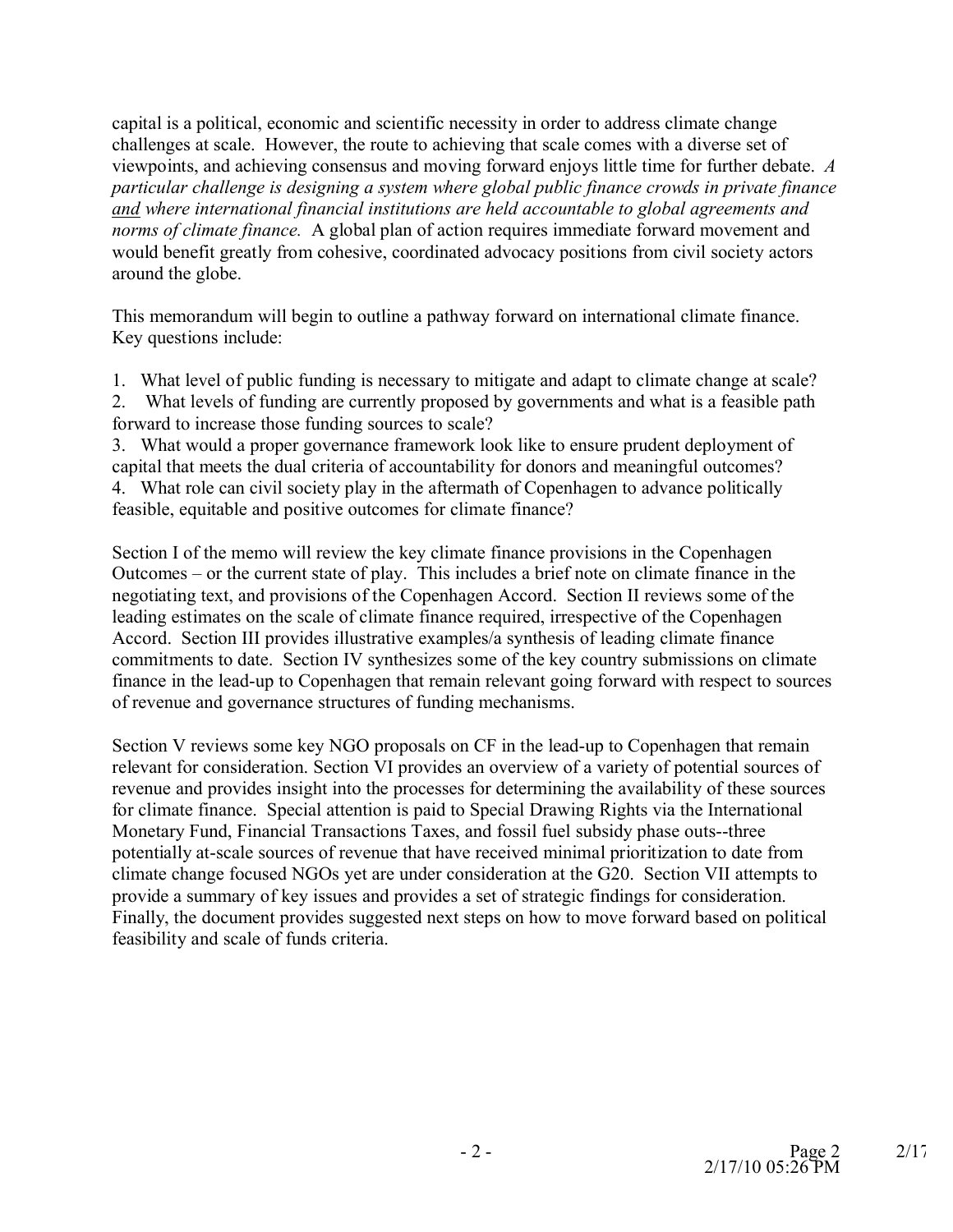# I. **Copenhagen Outcomes**

1. Negotiations to enhance *action on the provision of financial resources and investment* remained heavily bracketed within the AWG-LCA work coming out of Copenhagen. Much work remains ahead in the context of the scale of finance required and the associated institutional arrangements necessary to ensure funds are properly channeled. While there was significant progress at the LCA contact group on finance on the governance arrangements (creation of a Finance Board accountable to and under the guidance of the CoP with balanced representation) and detailed outline of the functions of the proposed Copenhagen Fund; and finally a clear guidance to the existing financial mechanism – the GEF – the Copenhagen Accord did not capture any of these detailed elements. It remains unclear how the accord took into account the proposed G77 finance and governance text as well as the joint proposal discussed by UK, Norway, Mexico and Australia.

2. Discussions on *REDD+* at the international level have progressed in the past few years, and steps forward were made in the SBSTA and AWG-LCA at Copenhagen, but there were no UNFCCC decisions providing specific details on the structure of such a mechanism. There are also no hard targets in the final text. The various options on the table throughout the negotiations were: a target to reduce deforestation by 50 per cent by 2020, reduce by 25 per cent from current levels by 2015, or halt deforestation altogether by 2030. The Copenhagen Accord provisions, however, do include REDD+ as part of the finance equation through a multilateral green fund.

3. Little progress was made on issues of *technology transfer* in Copenhagen. A number of brackets appeared in the text especially with respect to IP rights and the financing mechanisms. The draft high-level text contained proposals for a Finance Board, a Finance Fund, or a Finance Facility, and possibility of reform of the GEF. Copenhagen Accord provisions, however, include technology transfer activities as eligible for multilateral green funds. The Accord also calls for the establishment of a "Technology Mechanism."

4. *Copenhagen Accord and finance*. Several key measures were agreed upon under the Accord. Some of these actions may take place pursuant to the CoP while it is equally possible that Parties will pursue these goals outside of the CoP if it is more efficient to do so in their judgment.

- New and additional resources from developed countries approaching USD 30 billion for period 2010-2012. Balanced allocations between adaptation and mitigation.
- 2010-2012 adaptation funding prioritized for most vulnerable developing countries.
- · By 2020 developed country goal of mobilizing USD 100 billion a year for mitigation.
- 2020 finance funds from "wide variety of sources": public, private, bilateral, multilateral, and "alternative sources."
- New multilateral funding for adaptation through "effective and efficient arrangements with governance structure providing for equal representation of developed and developing countries."
- · A significant portion of such funding should flow through a yet to be established Copenhagen Green Climate Fund.
- Creation of a High Level Panel under guidance of the COP to identify potential revenue sources.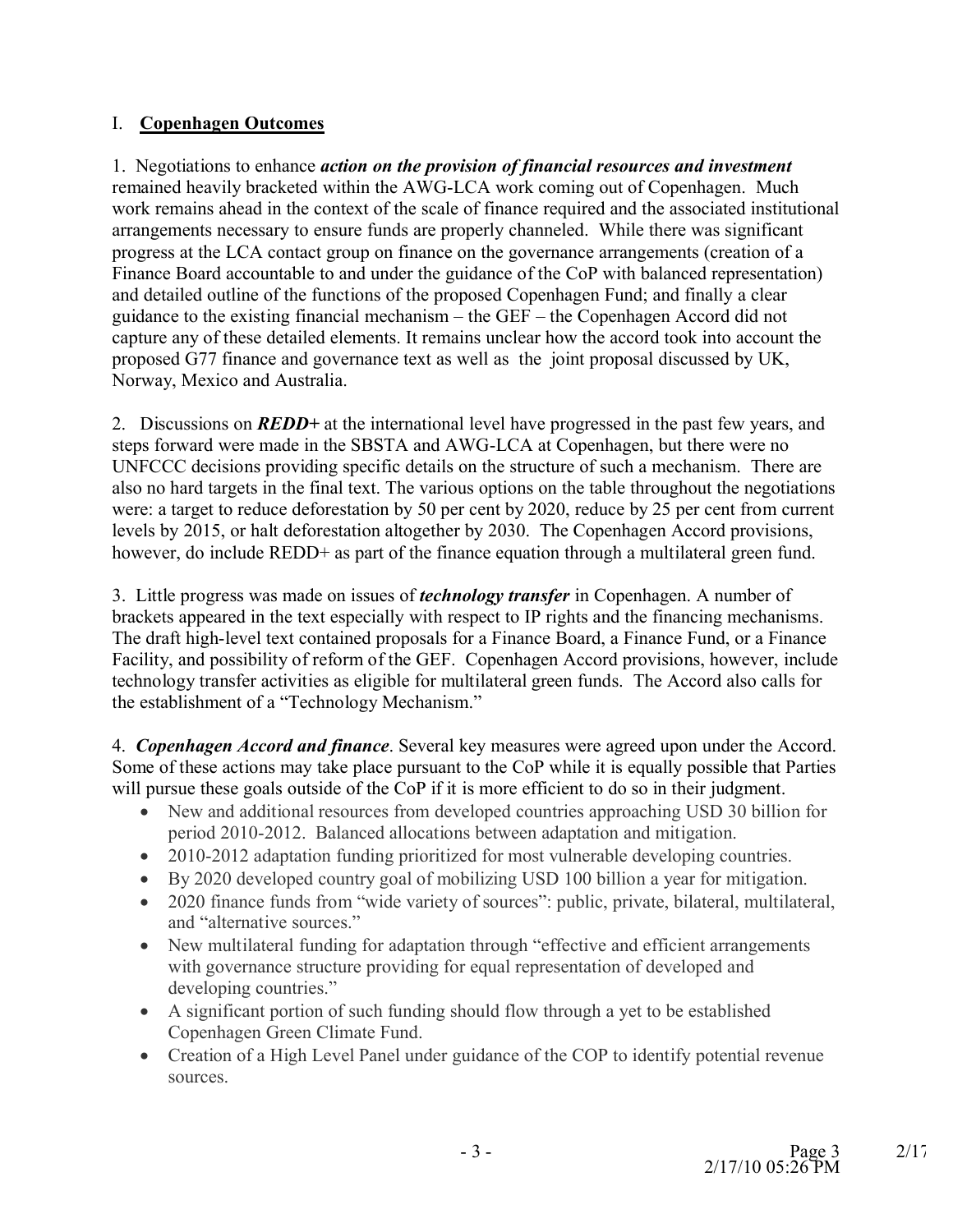· Copenhagen Green Climate Fund established as an operating entity of the financial mechanism of the Convention.

# II. **The Scale of Finance Required**

5. There is no agreed upon figure for public climate finance to developing countries needed for addressing climate change challenges at scale. In the lead up to Copenhagen a wide variety of numbers were put on the table by various stakeholders. Each of these numbers comes with its own set of metrics and politics. While the Copenhagen Accord provides a figure of \$100 billion annually by 2020 from "public and private" sources, the figures below remain good faith estimates from various stakeholders. There is consensus that the scale of the finance required is not in proportion to the money currently available.

6**.** The 2009 World Economic Forum's Low Carbon Task Force notes that figures vary , but developing countries will require billions of dollars of investment in the coming 10-15 years. The Task Force also recommends establishment of different multilateral and regional funds to channel this capital and leverage the private sector. These public international institution models suggest a level of required governance for harnessing private sector capital appropriately in light of the current global economic crisis. After providing these public mechanism models, the Task Force notes that:

**"By far the largest potential source of long-term private investment is institutional investors, such as public and private pension funds, insurance companies, sovereign wealth funds, endowments and private banks. Most institutional investors invest in funds managed by private investment management firms. This allows them to access a wide variety of investible projects in markets far from their centre of operations, exercise effective governance, achieve targeted "exit" returns and, most importantly, diversify their risk. There is growing interest among such investors in lowcarbon infrastructure in developing countries, but the volume of investment by them remains low because of the considerable risks and uncertainties involved and the related fact that few large, diversified funds exist for this purpose."** 

7. The Climate Action Network has identified a public finance need of around \$100 billion dollars a year at 2020 for mitigation action. This includes approximately \$35 billion a year to support REDD plus activities, \$50 billion a year to support low carbon technologies, \$5 billion a year for agriculture, and \$10 billion for technology research and development.

8. The **UNFCCC** estimates that total climate finance will need to reach somewhere in the range of .3 to .5 % of global gross domestic product annually by 2030. These same estimates assume 86% of climate finance will need to come from the private sector. Prior to Copenhagen, Yvo De Boer of the *UNFCCC called for \$180-\$250 billion per year by 2020* citing projections of the International Energy Agency.

9. The *Copenhagen Protocol*, a consensus NGO document including viewpoints of WWF, Greenpeace and the Natural Resources Defense Council calls for at least *\$160 billion annually*.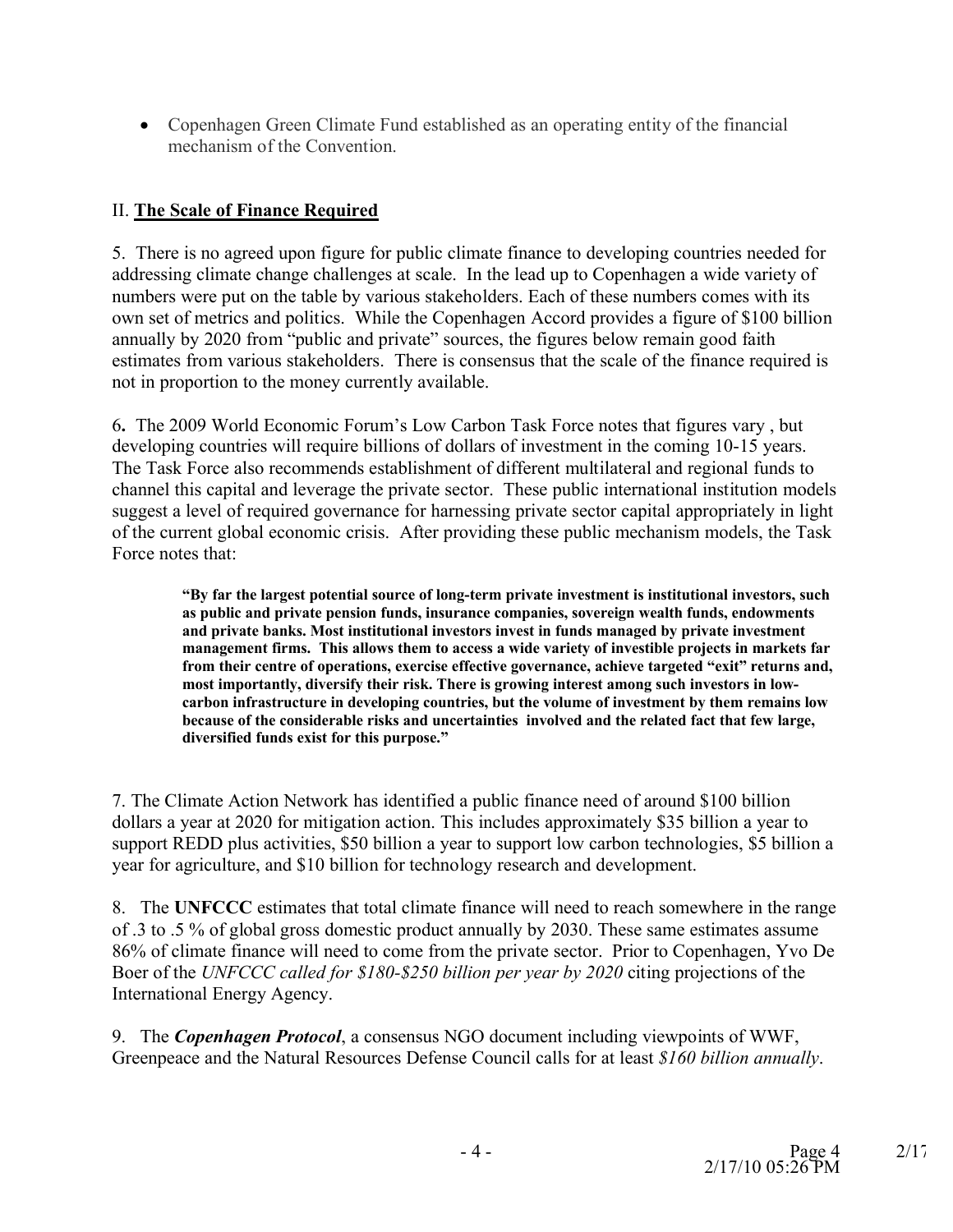10. The **G77 and China** calls for a contribution of 0.5% of GNP by developed countries, totaling between *\$150 to \$300* billion dollars a year.

11. *Project Catalyst*, a McKenzie led study group on climate policy, estimates a range of *\$40 billion to \$130 billion per year* from 2010-2020 to stay on a 450ppm pathway and 17 Gt of carbon abatement by 2020, depending upon a variety of factors including the level of ambition in industrialized country mid-term abatement targets.

12. The *South Centre* indicates \$250 billion annually is necessary by 2030.

13. The *European Commission* estimates \$118 billion annually by 2020, with \$94 billion earmarked towards mitigation.

14. The *2009 World Development Report (World Bank)* estimates \$170 billion to \$765 billion (Key message median figure is \$475 billion). This figure includes anticipated private sector investment leveraged by public investment. Thus the public climate finance element is actually a range of \$128 billion to \$574 annually by 2030.

15. The **African Union** estimates at least \$267 billion annually in climate finance is needed by 2020.

16. The **International Energy Agency** indicates it will cost \$45 trillion to halve GHG emissions by 2050.

17. The UN **Department of Economic and Social Affairs** indicates that a review of available estimates of mitigation and adaptation costs suggests that additional annual total investments in developing countries could be upwards of one trillion dollars per year by 2030.

# III. **Synthesis of Existing Government Commitments on Climate Finance**

18. A variety of existing and proposed funding mechanisms and related commitments for climate finance have emerged. The approaches include a variety of different bases for calculation and a range of institutions with different levels of accountability, transparency and capacity on issues related to climate finance. These institutions also represent a diversity of governance structures in terms of decision-making for disbursement and oversight of funds. Below are illustrative examples, not a complete set of commitments.

19. Existing commitments internationally and proposed legislation at the domestic level don't come close to the goal of \$100 billion annually (public and private) reflected in the Copenhagen Accord let alone the broader range of estimates on climate finance noted above. The UNDESA finding, for example, states that a figure of up \$1 trillion of public and private funding annually by 2030 is necessary for mitigation and adaptation efforts. The \$100 billion figure could however be adequate to meet Project Catalyst figures noted above, depending upon levels of ambition for domestic reduction put into law, yet those levels of ambition appear weak.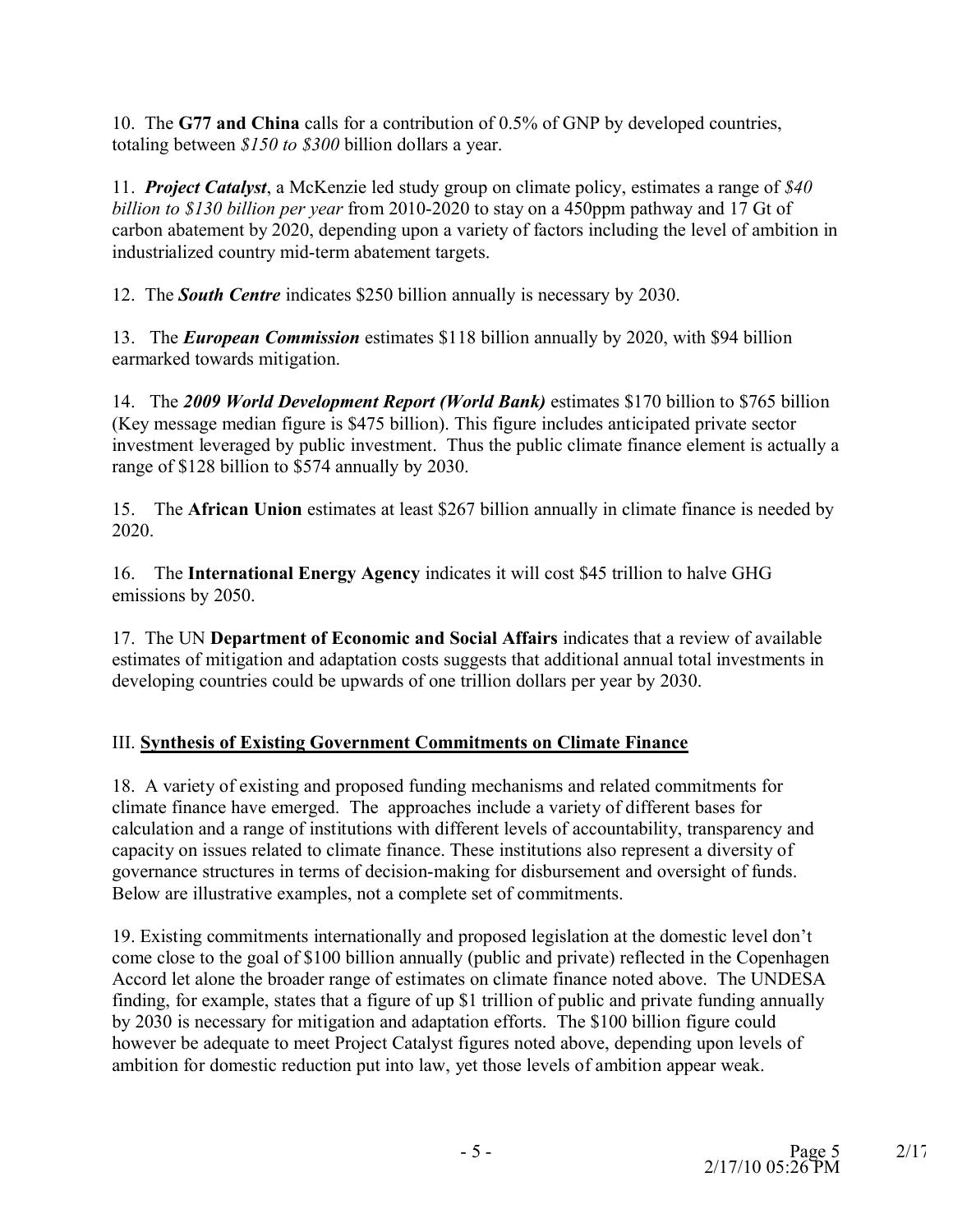20. Fast-Start Pledges Under the Copenhagen Accord. The Accord calls for approximately \$30 billion to developing countries from 2010-2012. Governance and methods of disbursement of such funds are not noted in the Accord. Approximately \$27 billion is already anticipated through contributions from the U.S., European Union, Japan and Norway. However, whether these funds line up with definitions of "new & additional" remains to be seen. Without a specific governance structure in place, donors are likely to opt for the use of bilateral agreements and Multilateral Development Bank funds as the mechanisms for Fast-Start activities.

21. The most significant resources for climate finance to date are the **market-based mechanisms of the Kyoto Protocol**. These funding sources create revenue for mitigation investment in developing countries as a result of developed nations' need to comply with Kyoto ghg reduction commitments. By 2012, the World Resources Institute (WRI) estimates approximately \$18 billion in direct carbon revenues for developing countries will result from the Clean Development Mechanism (CDM) for 1.5 billion tons of Co2 reduction. Nonetheless, the CDM and other flexibility mechanisms are not operating at a scale or level of environmental integrity sufficient to address climate mitigation requirements and the next commitment period of Kyoto is in flux. Whether the downward price of carbon in the wake of Copenhagen is a short-term reaction or long-term reality remains to be seen.

22. **Official Development Assistance (ODA)** for mitigation and sustainable energy investment totaled approximately \$99 billion from 2002-2008. Redirection of additional ODA from other international development goals, while contentious policy, may be one path countries will take going forward.

23. **Adaptation Fund of the Kyoto Protocol.** The Adaptation Fund was established by the Parties to the Kyoto Protocol with a view to financing adaptation projects and programs in develo[ping countries. The Fund is financed with a 2% levy of](http://cdm.unfccc.int/Issuance/SOPByProjectsTable.html) the Certified Emission Reduction (CERs) issued for projects of the [Clean Development Mechanism \(CDM\)](http://unfccc.int/kyoto_protocol/mechanisms/clean_development_mechanism/items/2718.php) and with funds from other sources. The governance structure of the fund requires 2 representatives from each of the 5 UN Regional Groups, 1 representatives from small-island states, 1 representative from Least Developed Countries (LDC), 2 additional Annex I representatives and 2 additional non-Annex I representatives. The Adaptation Fund Board was asked by the COP to develop modalities for countries to access financial resources from the Fund directly without having to involve Multilateral Implementing Entities (MIE).

24. **BNDES and Brazil's Amazon Fund**. BNDES is the largest public financing entity for energy and infrastructure in the world. Brazil launched this international fund in August of 2008. The fund seeks to raise \$21 billion over 13 years to finance conservation and sustainable development in the Amazon. The Amazon Fund will support forest conservation through scientific research and sustainable development projects such as rubber tapping, forestry management and the creation of drugs from plants. To date, Norway has made the largest public finance commitment at \$1 billion. BNDES will be in charge of independent audits to verify accurate resource allocation.

BNDES itself does not contribute to the Amazon Fund and finances projects that are criticized for deforestation of the Amazon at dollar levels well above the fund. BNDES is also becoming a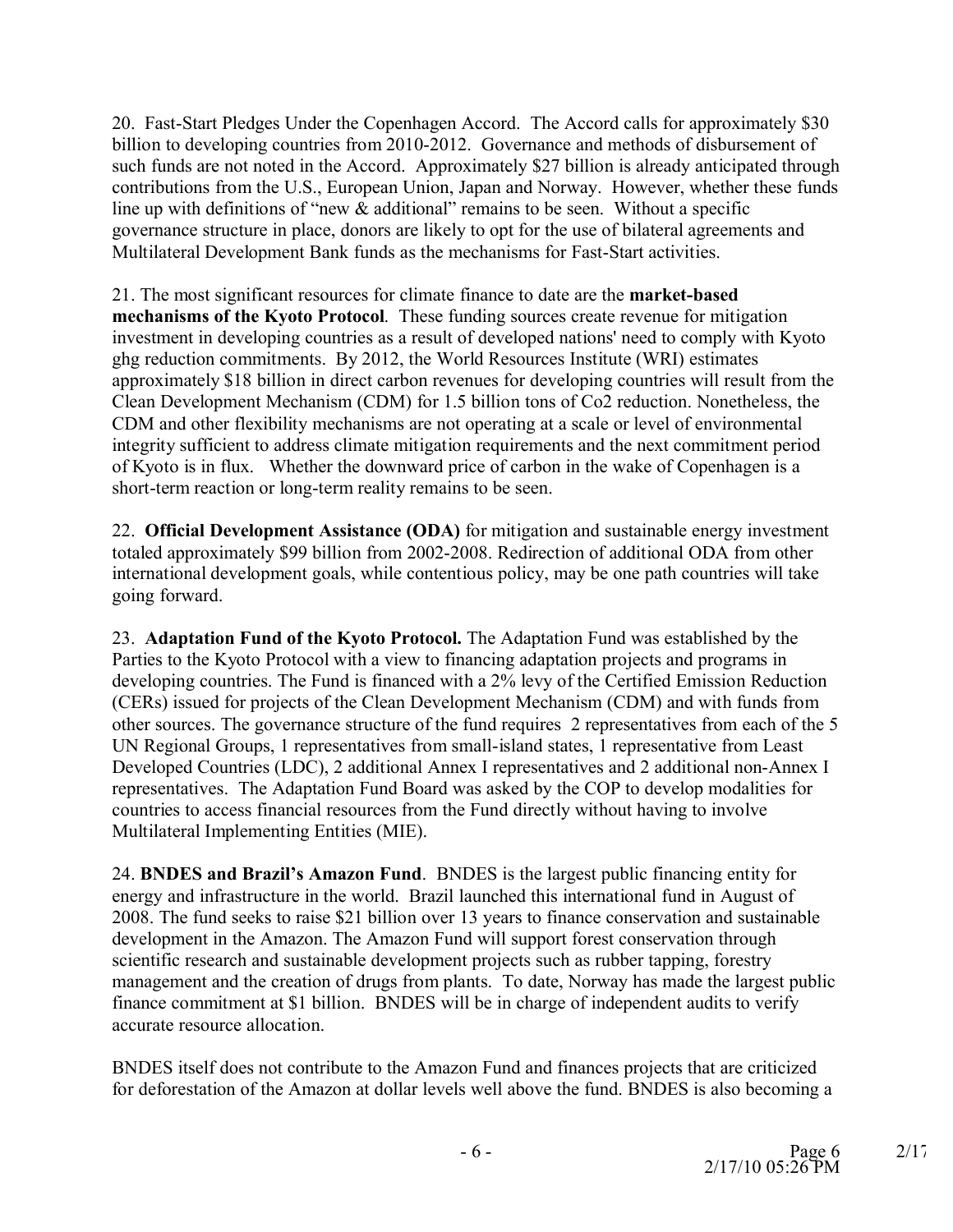major player in African energy investments. However, BNDES will manage the fund and control donations, issuing certificates for contributions. Certificates are non-transferable and will not imply equity rights or carbon credits to offset mitigation obligations. Regional development banks such as BNDES can be expected to play an increasing role in managing or contributing to climate finance.

25. **Export-Import Bank of the United States (Ex-Im).** Ex-Im's 2009 "Carbon Policy" includes a new \$250 Million Renewable Energy Export Facility. The fund will support preexport working capital, short-term finance, export credits and longer-term loan guarantees. As part of the policy, Ex-Im Bank also committed to advocate in the Organization for Economic Cooperation and Development (OECD) for the creation of financing incentives for low to zero CO2-emitting projects, a common methodology for evaluating and taking into account the social cost of carbon, and disincentives for high intensity fossil fuel projects.

26. **Multilateral & Regional Development Banks: Climate Investment Funds (CIFs)**. There are several donors providing a total of \$6.1 billion to the CIFs. There are two key funds: the Clean Technology Fund and the Strategic Climate Fund. The fund governance structure seeks balanced and equitable representation on the Trust Fund Committees that make financing decisions. The CIFs included a "sunset clause" to avoid getting out ahead of the UNFCCC and COP processes. The funds offer multiple financial instruments/windows including concessional loans, guarantees and grants.

27. **World Bank Group: Forest Carbon Partnership Facility (FCPF).** The World Bank acts as trustee and staff to the fund designed to support country readiness efforts (Readiness Fund) with a view to graduating to eligibility for a carbon finance mechanism (Carbon Fund). \$107 million has been contributed by 11 donor countries to the Readiness Fund with a goal of \$185 million. The target for the Carbon Fund is US\$200 million. Both national and sub-national programs are allowed as this is the sovereign decision of a given country according to the FCPF. The governance structure of the FCPF is comprised of the Participants Assembly, a Participants Committee (PC), six Observers, and a Facility Management Team (FMT) embedded at the World Bank.

28. **U.S. Emerging Climate Legislation**: While certainly not commitments at this stage, it is worth noting the financing approach that is taking shape in proposed U.S. legislation. Both the House of Representative ("Waxman-Markey") legislation and the still emerging Senate provisions ("Kerry-Boxer") bill seek to *set-aside a targeted amount of allowances* for international climate finance that can be either bilateral or multilateral in nature. The three program areas where will these funds are directed are: 1. Emissions Reductions for Reduced Deforestation, 2. International Clean Energy Deployment and 3. International Climate Adaptation/Global Security Program. There is a stated preference for accountable multilateral organizations or bilateral approaches. In addition, both pieces of legislation envision international offsets (project and sectoral-based) providing an additional source of funding to developing countries. As this legislative package is still emerging, it remains to be seen the level of allowances, if any, provided and what levels of projected funding can be projected. *Other climate legislation under deliberation in the Senate is unclear on international climate finance as it is in earlier stages of development.*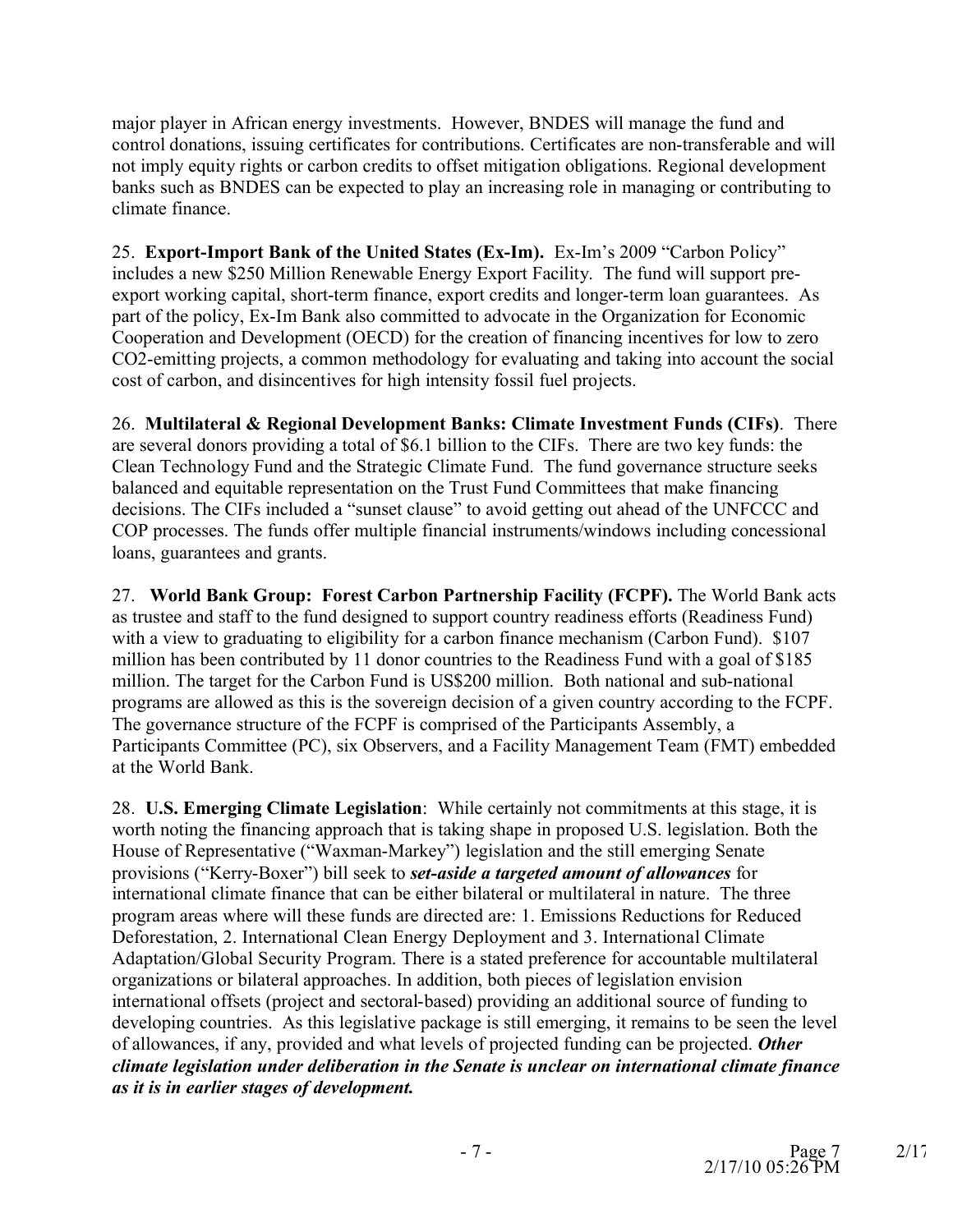# IV. **Synthesis of some Key Submissions Re: Climate Finance**

As significant uncertainty remains with respect to the governance structure and sources of funds for climate finance going forward and much work remains on these issues within the CoP (and potentially outside of the CoP), it is worth reviewing a sampling of key submissions on the topic by Parties in the lead up to Copenhagen.

### 29. **Joint Proposal of UK, Mexico, Norway & Australia**

1. Operating Entity: Fast-Start should use existing mechanisms. Longer-term financing should go through a multilateral green fund, but all finance (bilateral and multilateral) needs to be included and counted.

2. Governance: Green Fund needs High Level Board *under the policy guidance of, and accountable* to CoP. Equal representation and equitable/transparent governance. Existing international institution with funding through institutions identified by developing countries.

3. Other Key Issues:

i. All countries (except LDCs) contribute *over time*.

ii. Loosely recognizes the variety of methodologies for country contributions, does give special recognition to: a) Norwegian proposal that aims to draw finance from national and international auctions of emissions permits and b) revenues from international aviation and shipping. iii. No matter the scope or structure of funds, they should be led by developing country policy commitments and planning (including MRV). iv. Link to carbon markets and private sector is crucial.

#### 30. **United States Submission**

1. Operating Entity: Multilateral Fund operating under the Convention

2. Governance: Transparent and balanced representation between net contributors and net recipients. Operates with an existing multilateral institution as trustee.

3. Other Key Issues:

i.All countries (except LDCs) contribute to funding.

ii.Funding contributions can be conditioned by donors to specific thematic sectors.

iii.Formal indications of level and source of expected contributions required. iv.Smaller role for Global Environment Facility, e.g. capacity for national communications only.

# 31. **Mexico Green Fund Proposal**

1. Operating Entity: Multilateral Fund operating under "aegis" of the Convention.

2. Governance: Equal representation between developed and developing countries on implementing Executive Council. Existing multilateral institution administers the fund.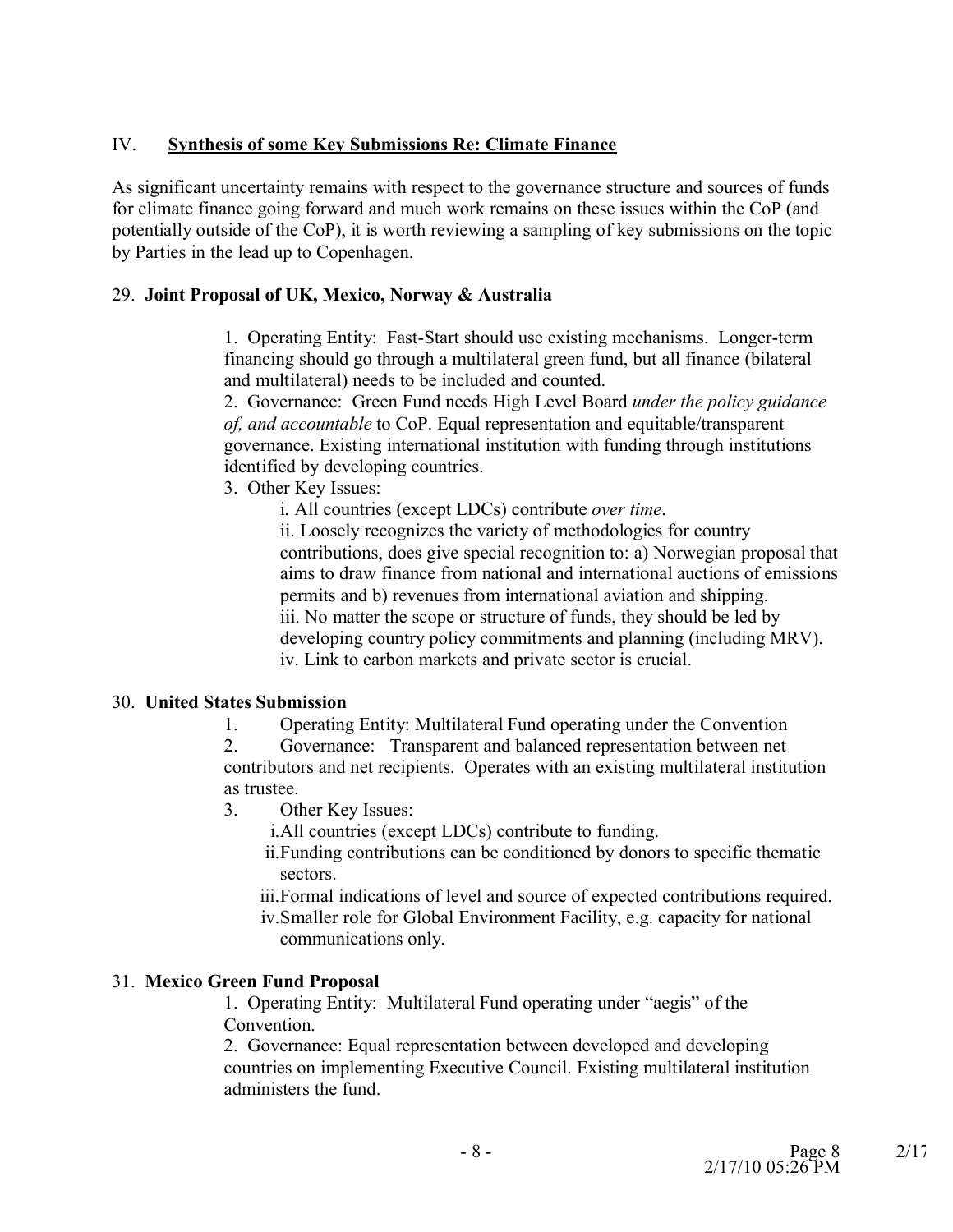3. Other Key Issues:

i. All countries contribute to funding in proportion to GHG emissions, Gross Domestic Product and population (Assessed Contribution formula)

- ii. Multiple financing windows
- iii. Developing countries receive majority of climate finance
- iv. No more than 15% of funding to any one country.

### 32. **G-77 and China "Enhanced Financial Mechanism" Proposal**

1. Operating Entity: Multilateral fund under the "authority and guidance and fully accountable to" the COP underpinned by the principle of equity and common but differentiated responsibilities;

2. Governance: equitable and geographically-balanced representation of all Parties within a transparent and efficient system

3. Other Key Issues:

i. Must enable direct access to funding by recipients countries.\ ii. Must ensure recipient country involvement during all stages of identification, definition and implementation, "rendering it truly demand driven."

iii. Developed countries contribute 0.5 to 1% of GNP.

# 33**. European Union "Stepping Up Climate Finance" Proposal**

1. Operating Entity: new *High-level Forum on International Climate Finance* should monitor and regularly review gaps and imbalances in financing mitigation and adaptation actions.

2. Governance: "Decentralized and bottom-up" approach

3. Other Key Issues:

i. Must adhere to standards for aid effectiveness

ii. MRV for actions for both donors and recipients

iii. Domestic Finance (public and private), Carbon Markets (reformed CDM, sectoral crediting) International Public Finance key funding sources.

iv. Considering both bilateral and multilateral mechanism approaches.

34. As we head into 2010, it is a clear consensus that new, scaled-up public climate finance mechanisms that leverage private sector capital will remain a core point of future deliberations. To the extent new multilateral funds are created there is a general understanding they should be accountable to the COP. There is also general agreement that both donors and recipient countries must become accountable, consistent, thoughtful and transparent in their contributions and actions (MRV) for climate finance to be successful.

35. There is general consensus on the need for country driven plans, but developed countries tend to prefer clear and accountable indicators as a condition of providing funds and trust existing multilateral institutions to ensure that process with *guidance* from the COP. Developing countries see a role for existing multilaterals but prefer *"direct access"* through national implementing agencies all under the **authority** of the COP. The key issue going forward is on what terms can "direct access**"** under the authority and/or guidance of the COP occur that holds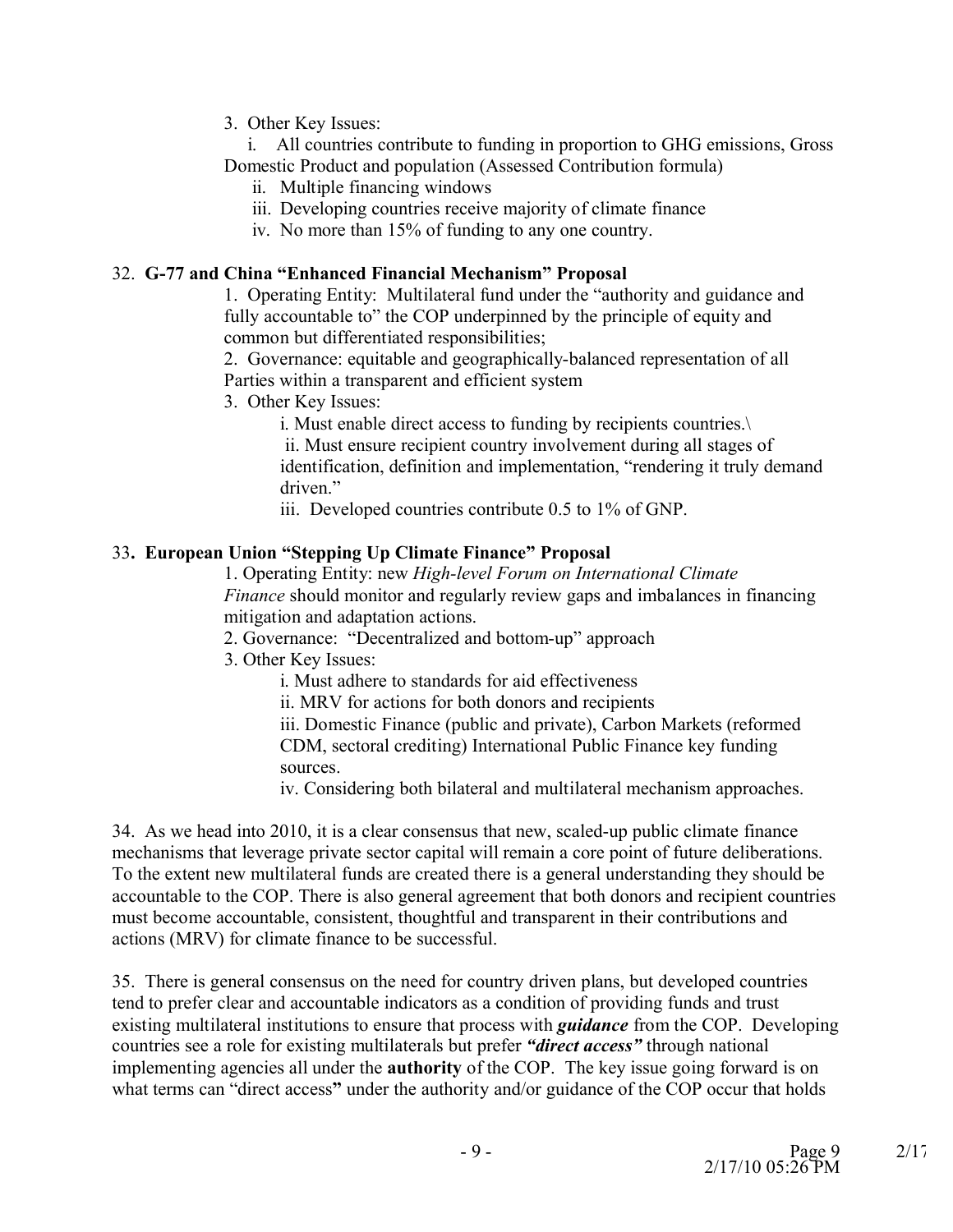all Parties accountable for their actions; and how will existing institutions engage in that structure. The second related matter of contention is defining the legal terms for which institutions will ultimately control the purse strings and related issues of conditionality and efficiency.

36. These principles for a new multilateral fund remain intact post-Copenhagen; however there will be some effort to achieve similar goals outside of the CoP if these processes continue to bog down in disagreement.

# V. **Key NGO Proposals on Climate Finance: Governance & Revenue Sources**

This section reviews some key international networks in the lead-up to Copenhagen that will require reflection and evolution in 2010.

37. The **South Centre** (SC) seeks a consistent and coherent financing mechanism under the guidance and control of the COP. SC provides the most detailed proposal from the NGO perspective. SC proposes a multilateral Climate Change Fund (CCF) with the COP as the operating entity. The CCF requires an "equitable and balanced" representation of the Parties (similar to the Adaptation Fund) and full transparency of operations. Direct access to finance is supported.

In practical terms, this governance structure requires: 2 representatives from each of the 5 UN Regional Groups, 1 representatives from small-island states, 1 representative from Least Developed Countries (LDC), 2 additional Annex I representatives and 2 additional non-Annex I representatives. Additionally Secretariat staff and Financial Trustee institutions should be selected through an open and competitive bidding process.

SC seeks a flexible approach to financial contributions including:

- Mandatory assessed contributions from developed countries
- · Other sources as consistent with Article 11.5 of the Convention, but as flexible as possible with respect to sources on a voluntary basis.
- · ODA funding is qualified as a limited percentage of contributions, but all funding must be "new and additional."
- Market-based activities and mechanisms could also contribute.

SC advocates that financing should go towards:

- Developing country "commitments."
- · Grants and concessional loans only.
- The CCF must be replenished every 3 years based on assessment of scale of required contributions.

38. **Third World Network** (TWN) proposes the establishment of a multilateral financial structure (MFS) for Climate Change, to be located within the UNFCCC, under the authority and guidance of the COP. Governance requires that the MFS is operated by an Executive Committee reflecting "equitable and balanced representation of all Parties within a transparent system of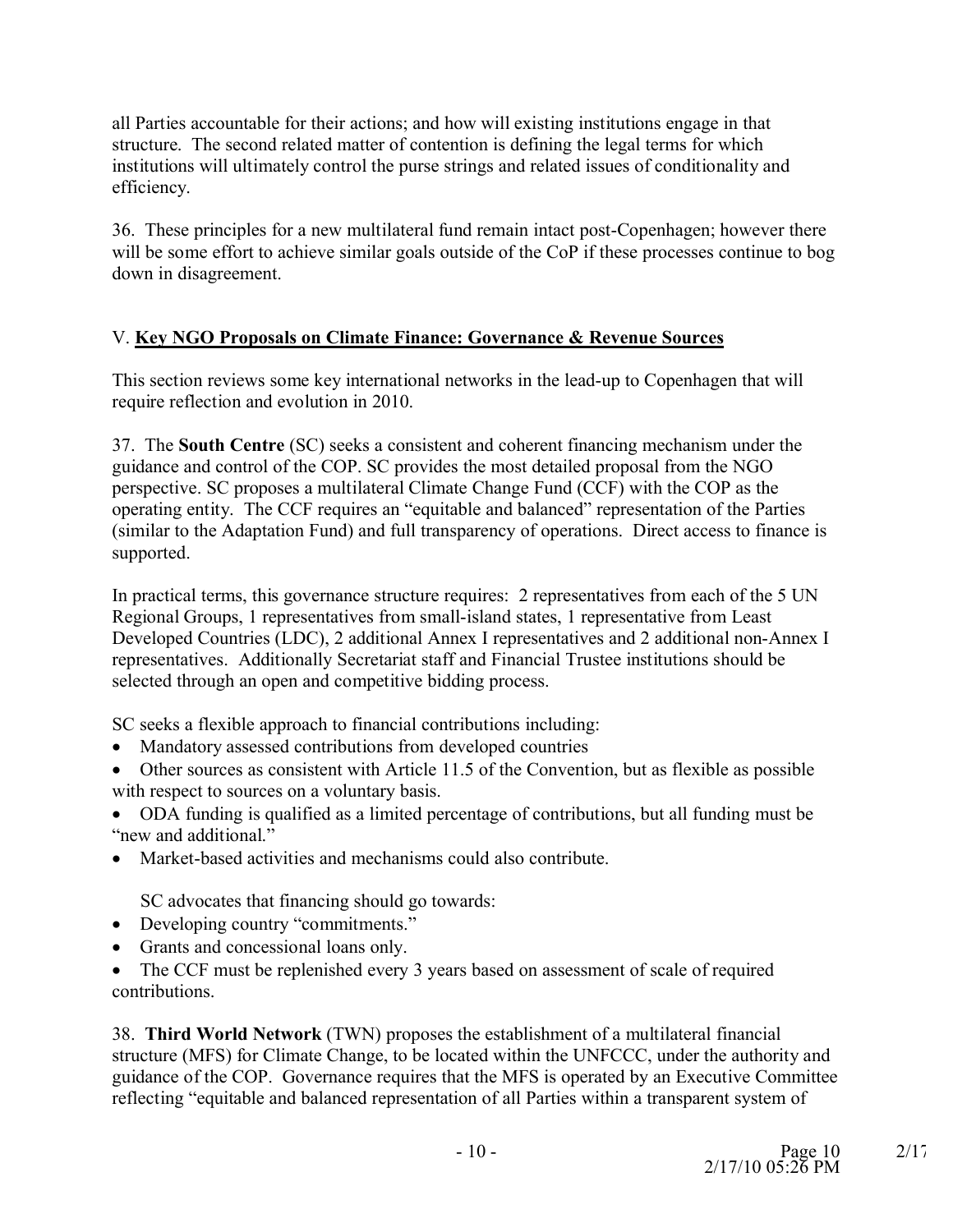governance." This will include a small secretariat staff and a trustee with funding administered by a trustee (e.g. commercial bank) selected through an open process of bidding and serving under the direct guidance of the Executive Committee and COP. The MFS would be the "focus of all activities" conducted with respect to other bilateral, regional and multilateral funding sources. A technical expert group would define eligible activities for "full incremental costs." TWN provides a flexible menu of potential sources of funding: including bilateral funding and *auction of* emission permits of Annex I countries, "in-ratio" of UN contributions or other methods agreed upon by the COP. Companies, banks and other private institution funding sources are acceptable. All funding must be additional to ODA. TWN seeks to relegate the GEF to a role of national communications funding support only. Key to the TWN position is that there are no conditionalities or performance indicators such as World Bank practices. Direct access to finance is supported.

39. **Climate Action Network** (CAN) seeks a multilateral fund with "representative and equitable governance" based on the model of the Adaptation Fund. Formal representation by civil society is an additional requirement. The vast majority of public climate funding must flow through a consolidated fund under the "authority of and fully accountable to the COP." The fund must include environmental and social safeguards as conditions of disbursement. It should be noted that there is significant overlap between CAN members and organizations represented in the Copenhagen Treaty process.

CAN suggests four primary sources of funding:

- · Levies of international aviation and maritime sectors: either on passengers or fuel, OR, through emissions trading schemes with 100% of the allowances auctioned.
- · Norway proposal: a portion of international emissions allowances (AAUs) allocated to each developing country be set aside/auctioned rather than being assigned to countries.
- Additional National Contributions: from developed countries based upon "responsibility" and capability."
- · Redirecting fossil fuel subsidies is cited as another option.

40. **Taken together, all of these NGO positions seek a new, multilateral fund that is under the COP's guidance**. Some level of legal control by the COP appears to be a priority issue from a broad cross-section of NGO interests, although this issue is more well-defined by some than others. Likewise, all seek equitable and balanced representation in fund governance structures from a developing-developed country perspective. It remains to be seen if these positions evolve to reflect new post-Copenhagen realities.

41. The extent to which existing multilateral institutions can be involved remains an area of concern, with some organizations taking harder lines on limiting these roles, whereas some view this issue as part of leverage in negotiations with a view to priorities of good governance structures and direct access to funding. Most organizations represented above acknowledge the possibility of carbon market oriented systems as a significant revenue source albeit with varying levels of priority and trust. There does appear to be broad consensus on 1) international levies on transport sectors and 2) redirecting fossil fuels subsidies towards climate finance.

42. Climate focused NGOs have an opportunity to build on the political momentum enjoyed by the following three issues: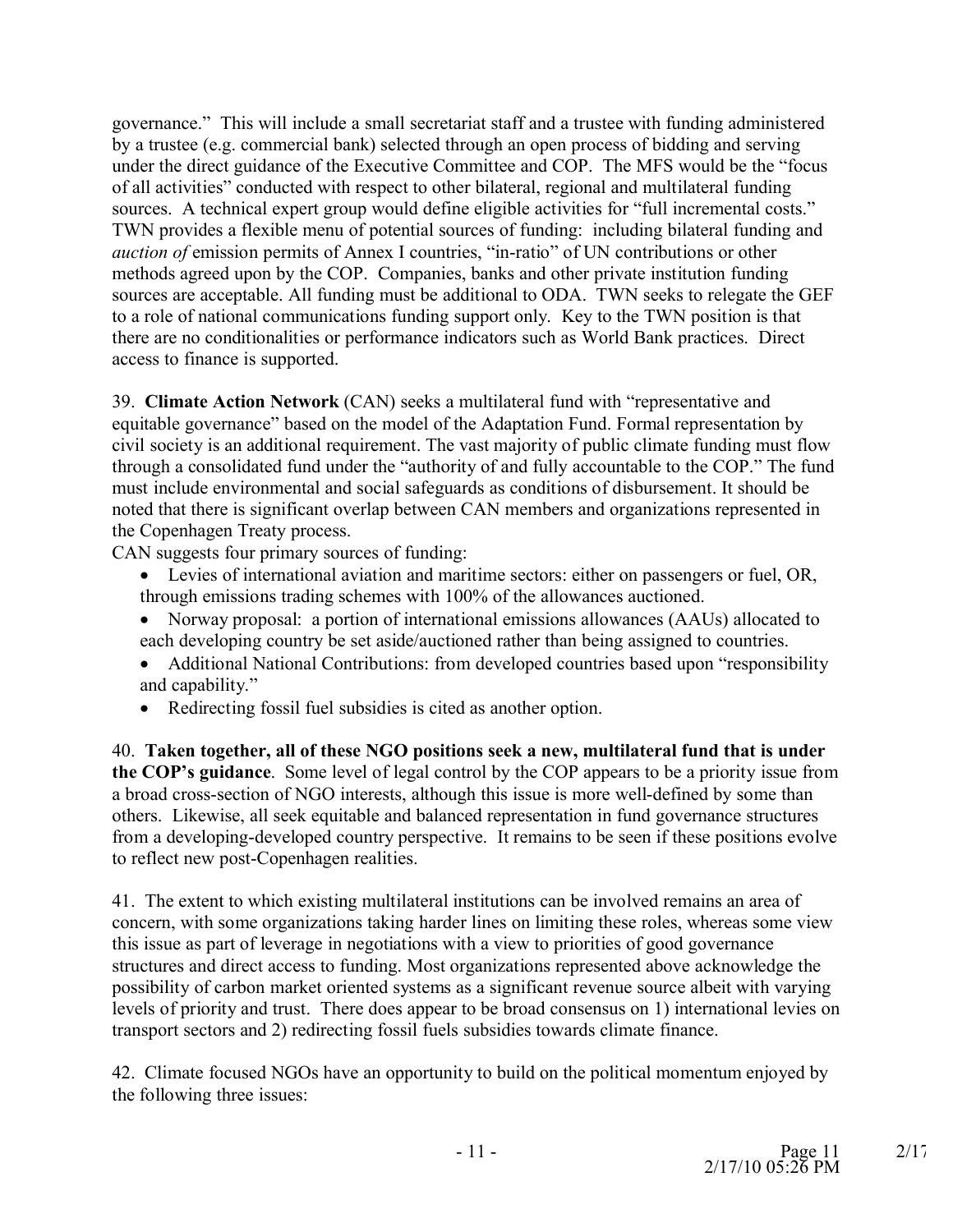- A. Special Drawing Rights
- B. Financial Transaction Taxes and
- C. Re-Directing Inefficient Fossil Fuel Subsidies

### VI. **Policy Processes and Potential Revenue Sources**

#### **A. Burden Sharing/Ecological Debt Concepts**

#### 43**. Greenhouse Development Rights Framework (GDRs)**

*"A climate framework designed to support an emergency climate stabilization program, while at the same time, preserving the rights of all people to a dignified level of sustainable human development free of privations of poverty."*- Sivan Kartha, Stockholm Institute et al.

- Carbon constrained growth will exceed 2 degrees Celsius, thus pathways to a rapidly decarbonized world need to be pursued.
- · Imperative to find a climate regime that can bring global emissions rapidly under control that also allows developing world to scale-up energy services to fight poverty and ensure basic human development.
- · Operationalizing a GDRs burden-sharing framework.

1. Start with recognizing the UNFCCC commitment to "protect the climate system…on the basis of equity and in accordance with their common but differentiated responsibilities and respective capabilities."

2. Codify the right to development as a "development threshold"-a level of welfare below which people are not expected to share the costs of the climate transition. Set this threshold modestly higher than a global poverty line per person.

3. Establish a *"Responsibility-Capacity Index."* Calculation of the fraction of global climate burden above the development threshold. This calculation is done for all Parties to the UNFCCC, based on country-specific income, income distribution, and emissions data.

- · GDR stresses the need for a system in which its not "the North" but rather the affluent and consuming classes globally that bear the burden of the climate transition. GDR is an effort to specify "fair shares" in a manner that acknowledges and respects a meaningful right to development.
- Formula approach puts numbers on the table that high and middle income countries must provide to a global solution.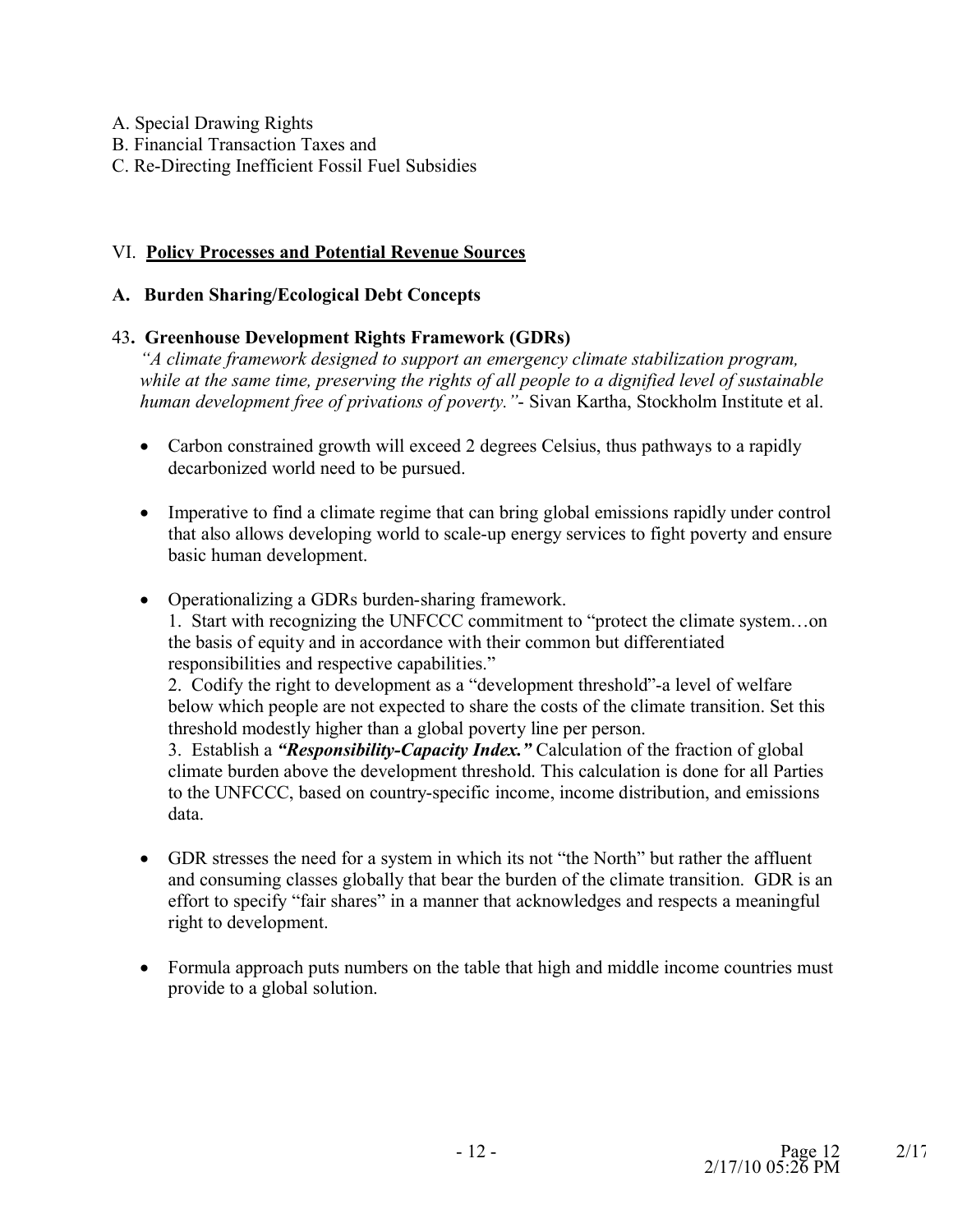### 44. **Climate Debt**

*"Justice and equity must be at the heart of any agreement at the Copenhagen climate talks. An unfair climate change deal could be as great a threat to lives and livelihoods in poor and vulnerable communities as failing to deal with it at all."-Christian Aid*

Climate Debt should be understood as more than a campaign proposal, but rather an alternative political framework and metrics set. Under this framework, developed countries have used a disproportionate amount of the world's common resources: mainly the finite capacity for the earth's atmosphere to absorb manmade carbon dioxide emissions, thus creating an ecological debt. There is a direct correlation between industrialization and carbon emissions. 75% of the historical carbon emissions have been produced by only 20% of the world's population. Basic goals of this concept:

- · At a minimum a UNFCCC agreement should have the following elements:
	- 1. Developed countries repay the full measure of their adaptation debt to developing countries and communities via financing and technology for compensation and future losses.

2. Developed countries must repay the full measure of their emission debt to developing countries and communities. Assigned amounts for future years would therefore be negative thus requiring developed country commitments to be carbon neutral and carbon positive. This acknowledges the full historical emissions as a baseline.

3. Developed countries must provide the financing and technology required by developing countries to deal with a hostile climate and restricted atmospheric space. This requires honoring obligations to provide "full incremental costs."

• The First World Conference of the People on Climate Change and the Rights of Mother Earth will be held in the Bolivian city of Cochabamba from April 19 to 22, 2010. This venue provides an opportunity to advance the above concepts with a view to building up analysis, understanding and political space in future UNFCCC negotiations or other venues.

# **B. Financial Reform and Levies/Taxes**

45. Special Drawing Rights and the International Monetary Fund (IMF)

*"SDR-derived funds can be applied to critical financing needs for developing and low-income countries, including development, climate finance, and effective measures to counter the impacts of the global economic and financial crisis. Creative use of SDRs could complement measures such as the proposed financial transaction tax and levies on bunker fuels and aviation to raise the sums urgently needed. With international co-operation, SDRs could potentially mobilize more resources than other proposals for new forms of financing*." - Fruits of the Crisis, Action Aid International & Third World Network, 2010.

G20 as focal point for campaign outcomes (April Finance Ministers Meeting in Washington). "*We look forward to discussion at our next meeting the IMF's review of*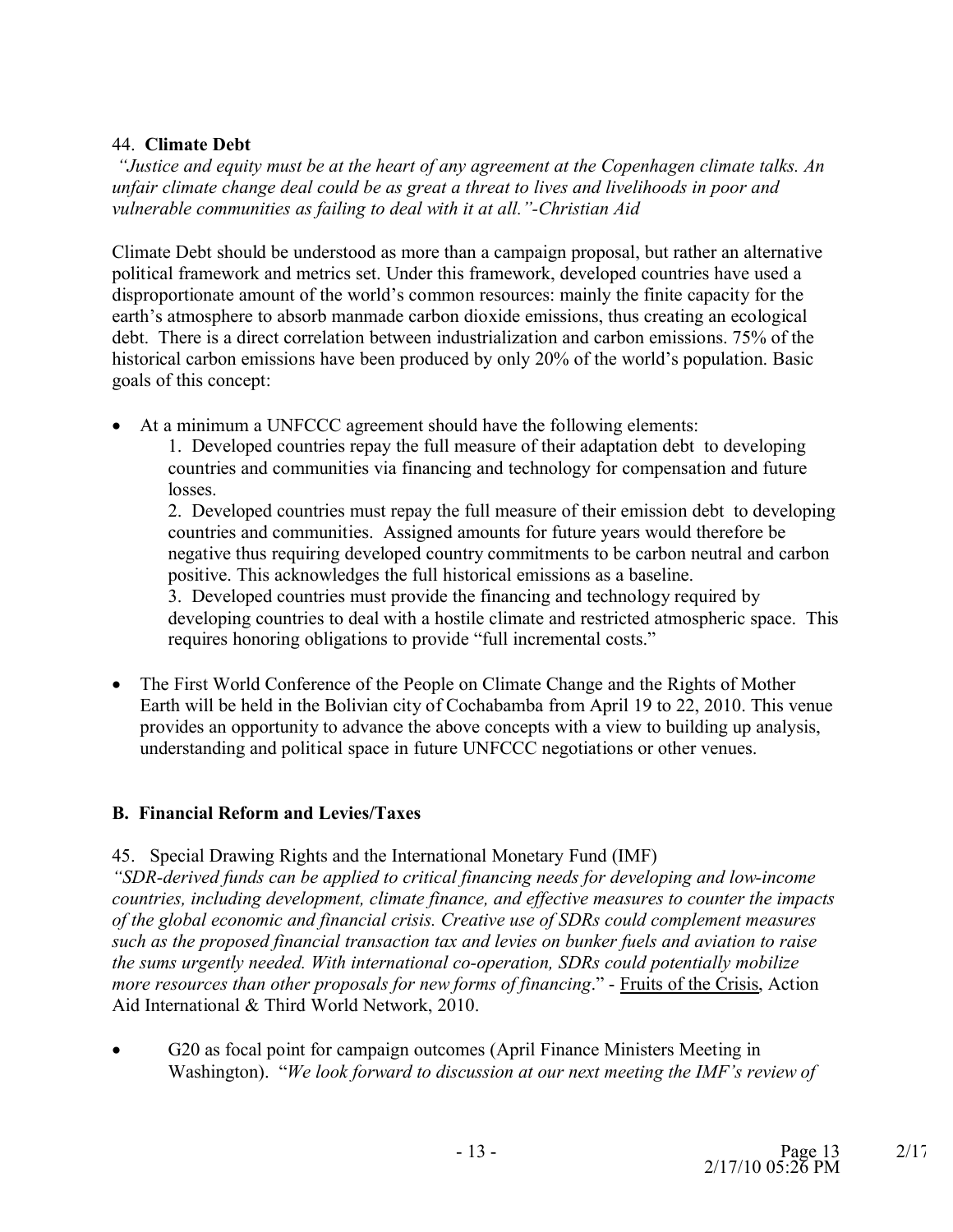*options on how the financial sector could contribute to paying for burdens associated with government interventions to repair the banking system."*

- · SDR is an international reserve asset, created by the IMF in 1969 to supplement its member countries' official reserves. Its value is based on a basket of four key international currencies (dollar, yen, euro, and pound). SDRs can be exchanged for freely usable currencies. It is the official currency of the IMF. A potential claim on freely usable currencies of IMF members as a supplementary asset reserve.
- During the financial crisis of 2008-2009, IMF member countries issued \$250 billion of SDRs to boost global liquidity when foreign exchange reserves were depleted. IMF "Green Fund" proposal would require the release of additional SDRs via central banks/finance ministers.
- Davos 2010. IMF Managing Director Dominique Strauss-Kahn proposes "Green Fund" for climate change financing. States funds could reach \$100 billion a year in a few years and include a significant SDR component for alternative sources of funds. Fund would use this money to make grants and low-cost loans for low-carbon growth strategies.
- · Likely political resistance from several central banks. Economic concern that SDRs create global inflation.
- · Two kinds of allocation:

General allocation of SDRs has only occurred three times. Must be based on a "longterm global need to supplement existing reserve assets." Special allocation of SDR funds occurred in September 2009. Both systems of allocation require approval via the IMF Board of Governors.

- · Issues of Concern: Distrust of IMF by some stakeholders in macroeconomic policy. Lack of expertise and capacity within the IMF on low-carbon investment and climate change matters.
- · Soros made a similar SDR/Green Fund proposal during UN negotiations in Copenhagen. Soros proposal focused on taking a portion of the 2009 special allocation of SDRs and reorienting towards \$100 billion "fast-start" fund with SDR to hard currency conversion backed by IMF gold stocks. This would require US Congressional approval. Soros focused on loans not grants so all low-carbon transactions are paid back with interest.
- Like the FTT process described below, the G20 and the IMF report will be key processes with respect to SDR possibilities.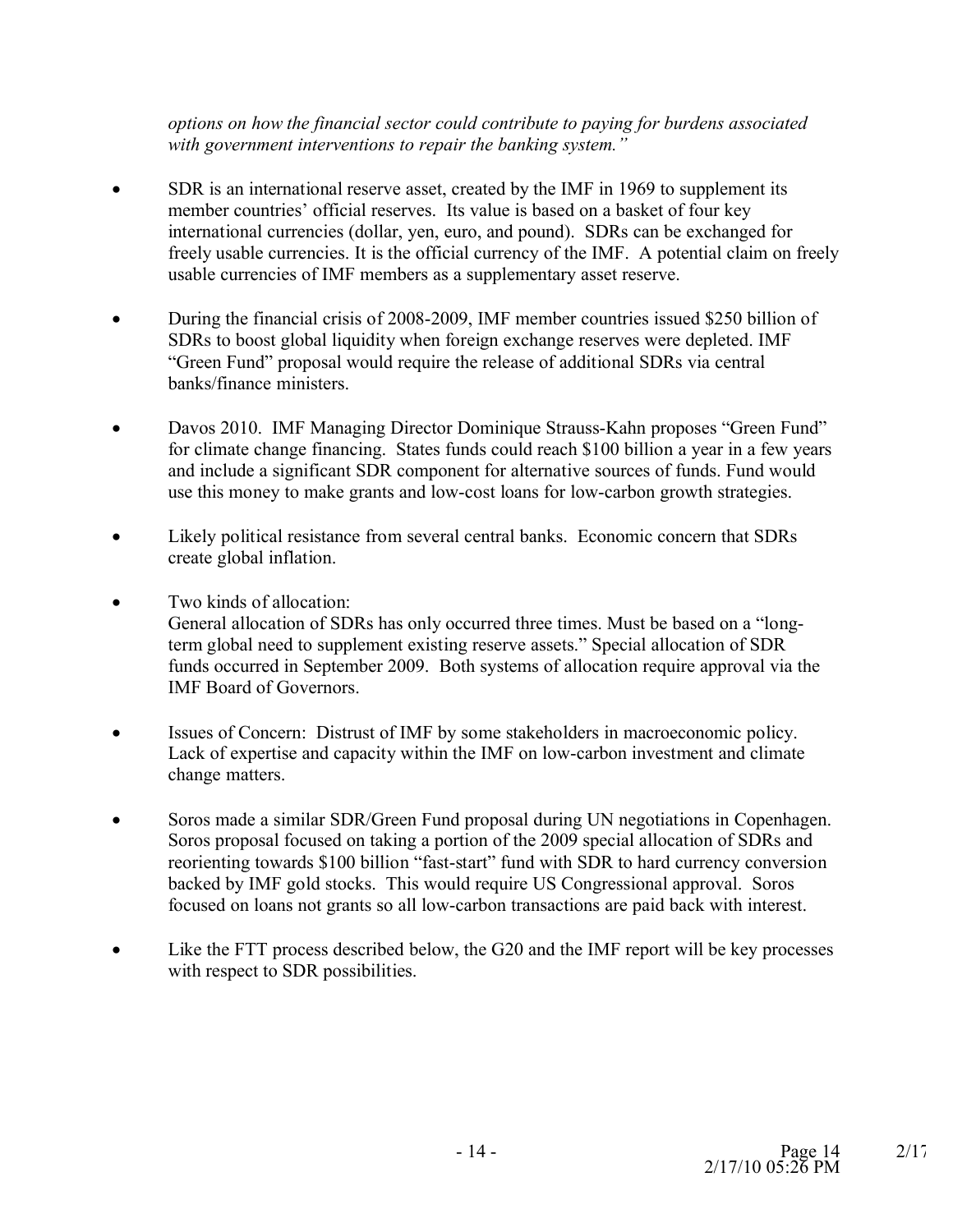# 46. **Financial Transaction Taxes (FTT)**

*"Calculations based on 2000 trading volumes showed that a set of scaled transaction taxes, imposed on transfers of stock and other financial assets could raise more than \$100 billion a year, even assuming large reductions in trading volume*."- The Benefits of a Financial Transactions Tax, Center for Economic & Policy Research. (Dean Baker, December 2008)

- Key challenge: Need to ensure that global and domestic priorities are aligned. "A Parade of Interests." E.G.-Raising money for national versus global priorities. For instance, current U.S. legislation focuses on domestic issues. In the UK global priorities are one focus but tension between health and climate priorities.
- · Key challenge: Taxes collected at the national level are difficult to tie to a specific expenditure. Finance Ministries will push hard for revenues to go to a general fund. To the extent progress is made it can be readily undone by subsequent political leadership.
- IMF Consultations Ongoing. 2009 G20 requested that the IMF analyze policy options "for how the financial sector could make a fair and substantial contribution toward paying for any burdens associated with government interventions" to repair the financial system. FTT is under consideration in that context. Consultations have taken place in London and Washington, D.C.
- · February 1, 2010 was the deadline for initial comments. A second call for comments will take place after the initial IMF study is published.
- Connecting to UK Robin Hood Campaign. This is a media-oriented campaign being developed by the filmmaker Richard Curtis, focusing on a Robin Hood theme. Although it is a UK-based campaign, there is a desire to produce materials that are useful to groups in other countries. There is a global network that has conference calls at least once a month on the FTT. North American points of contact include Sarah Anderson, IPS and Frazier Reilly-King, Halifax Initiative. In Europe, there is also a campaign coordinated by ATTAC.
- · Key proponents of US legislation: Rep. DeFazio (D-OR), Senator Harkin (D-IA). Broader legislatively feasibility remains to be seen. Legislative goals: \$150 billion annually, 50% to fund job creation, 50% to pay down budget deficit. Strongly opposed by Financial Markets Association and similar industry lobbyist groups. Strong support from labor groups. H.R. 4191, *Let Wall Street Pay for the Restoration of Main Street Act of 2009* is the title of the bill sponsored by DeFazio.
- · Secretary Geithner was "not prepared to support" a FTT based on 2009 statement at the G20. President Obama has endorsed a levy on major financial institutions but that does not necessarily tie revenues to financial sector regulation. Prime Minister Gordon Brown is the leading European advocate for the FTT and has indicated an agreement could be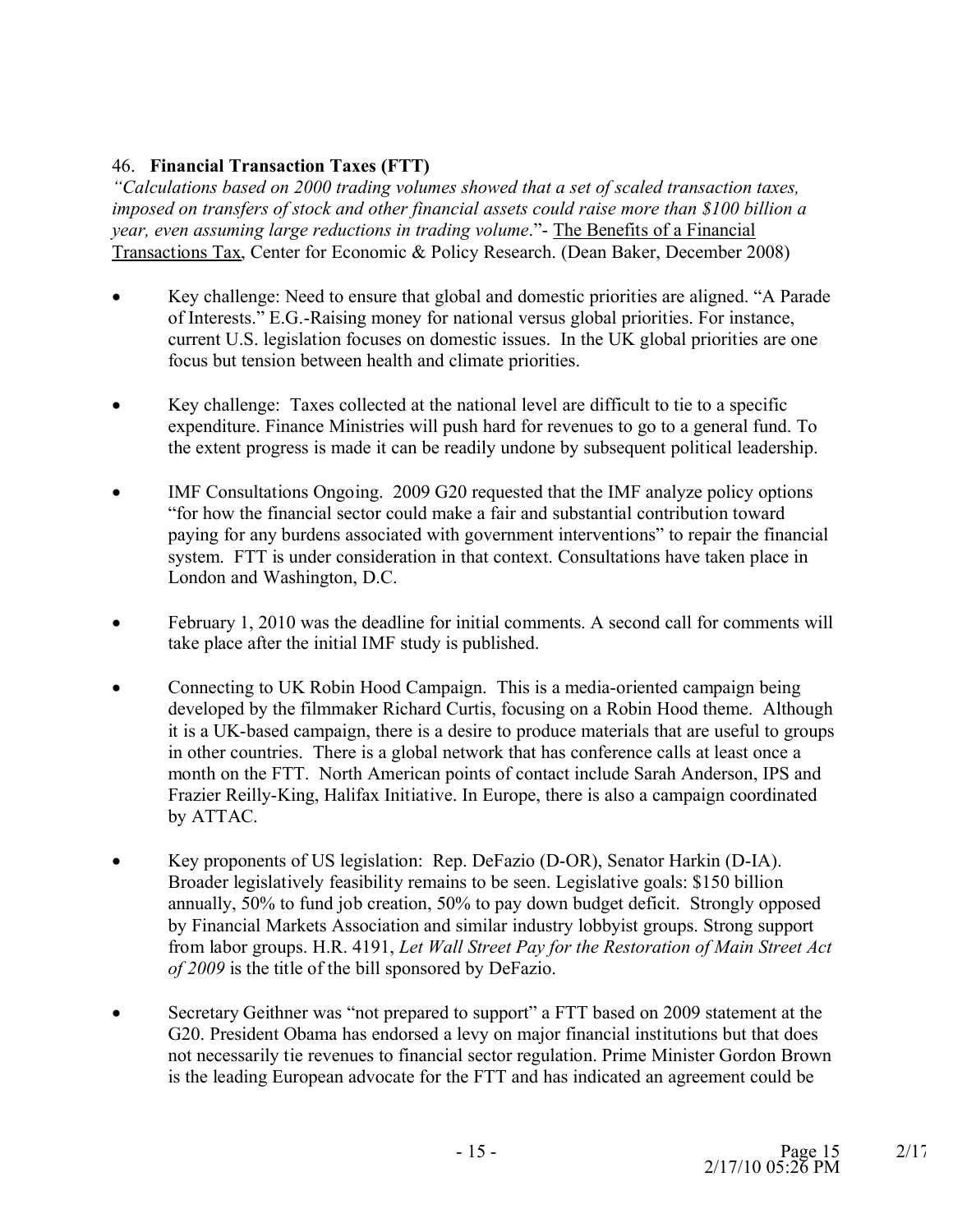reached by April. France, UK, Germany all in favour. UK movement is crucial. Belgium, Austria also on board.

# 47. **International Aviation and Shipping Levies**

Concept: Two leading sector-based proposals are the "International Maritime Emissions Reduction Scheme" and the "International Air Passenger Adaptation Levy." Analysis suggests these two proposals, taken together, could contribute a range of \$8-10 billion annually. Levy is assessed to individuals, not countries and on an international basis. Other *bunker fuel-based* approaches, for example, are available as well.

- Aviation and shipping together constitute nearly 8% of global emissions and are growing fast: if they continue to grow unchecked, they would represent 50-85% of a 'safe' global carbon budget by 2050.
- · *"A market-based mechanism that could be implemented through international bodies such as the UNFCCC or the International Civil Aviation Organization (ICAO) and the International Maritime Organization (IMO). An international mechanism would allow global aviation and maritime emissions to be addressed through a single cap, which would avoid competitiveness concerns by ensuring a level regulatory playing field."-WWF International*
- The EU tabled text at UNFCCC calling for IMO and ICAO to develop global sectoral policies by the end of 2011. Norway has a similar proposal specific to shipping.
- Brings previously uncapped Kyoto sectors into the ghg reduction process, yet comes with significant compliance challenges if implemented.
- There is some industry support, e.g. the Aviation Group. Likewise, resistance of some industry and government in context of global economic slowdown to "new taxes" even if collected internationally as opposed to domestically.

# 48. **Redirecting/Reforming Fossil Fuel Energy Subsidies**

*"You can't really say you're committed to the fight against climate change if you're still funding oil and coal. If you're in a hole, stop digging."*- Steve Kretzmann, Oil Change International

• Subsidies to fossil fuels work as a "negative tax" on carbon emissions, encouraging carbonintensive energy production. "*Globally, subsidies to fossil fuels may be on the order of US\$ 500 billion per year, of which about US\$ 100 billion is provided to producers. Nobody knows the real number, however, because there is no international framework for regularly monitoring fossil-fuel subsidies."-*IISD Report

· Response by developing country WB EDs to the US position on coal standards for the Bank demonstrates countries are making link between World Bank energy subsidies and climate finance. NGOs should too.

· Measures to protect the poor must be taken into consideration.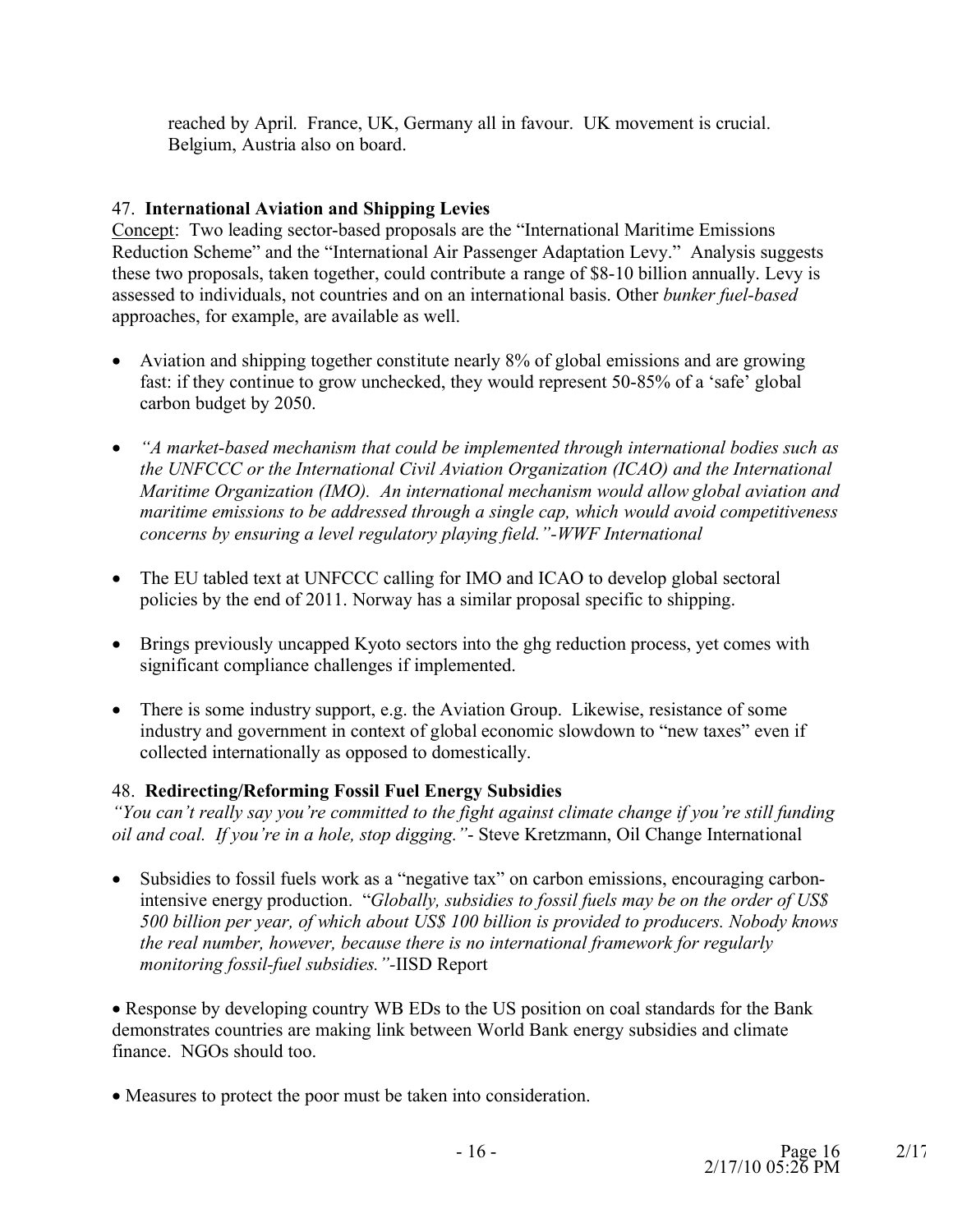· G20 & APEC agreement to phase out "inefficient and wasteful" fossil fuel subsidies already agreed upon demonstrates political feasibility. The question is what to do with saved money. Clarification on definitions of "inefficient" subsidies and broader definition of energy subsidies requires significant work to reach consensus.

· Efforts to phase out IFI and ECA financing of fossil fuels are ongoing by international environment and development networks. Need pressure to ensure their inclusion in G20 process.

· G20 process has started process by OECD, IEA, World Bank and OPEC to agree on which fossil fuel subsidies will be counted and reduced. Need transparency, and framework / methodology for domestic reporting and monitoring.

· Actually shifting national fossil fuel subsidies and specifically redirecting them to international climate funds, poses serious technical/accounting challenges - particularly in context of economic slowdown and budget deficits. This, however, doesn't diminish political utility of concept.

· Subsidy shift campaign creates central targets for international campaigns and opportunities for national level campaigning.

· Strong, powerful resistance to implementation at the national level. Internationally, there is a question of what institution could provide the framework for a substantive international agreement.

# **C. Carbon Markets as Sources of Revenue**

# 49. **Auction of Emission Allowances ("the Norwegian Proposal").**

- The proposal links financing to Assigned Amount Units (AAUs) as conceived under the Kyoto Protocol in relation quantified emission reduction targets. AAUs would be auctioned at the international level with a view to revenue generation.
- According to the Overseas Development Institute, this process could raise up to \$20-30 billion per year based on anticipated prices in the international carbon market.
- · If implemented this approach provides a consistent and relatively predictable source of funding at the international level.
- · However, value of funds are subject to the fluctuations of the price of carbon in markets (could be overcome with a reserve price). Some developed countries will resist this approach due to economic costs passed on to consumers. Unclear post-2012 governance structure for international commitments and AAUs.
- The Norwegian Proposal would need to be endorsed through the CoP processes and subsequent implementing mechanisms.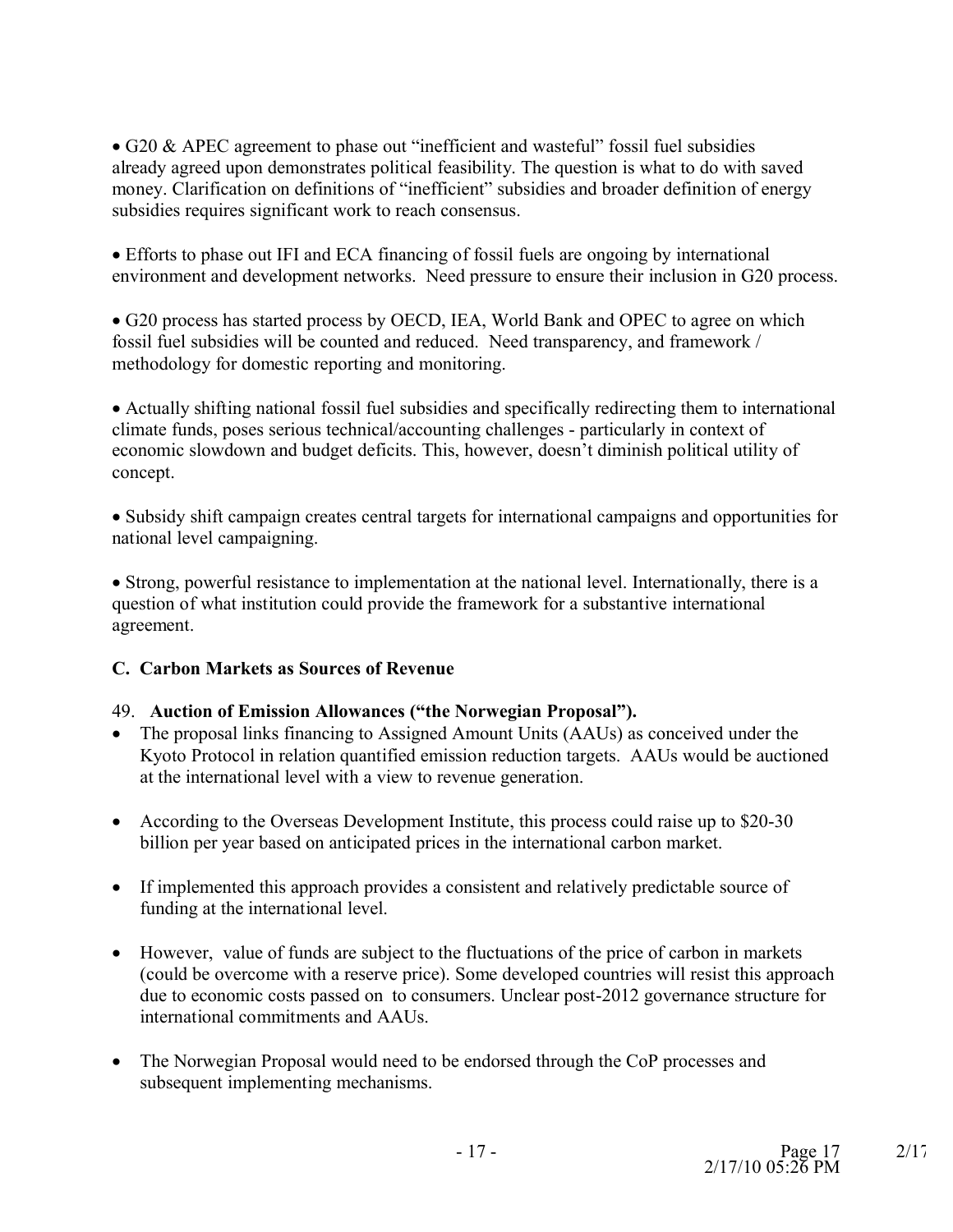### 50. **Carbon Market-Based Levies**

Concept: Applying a levy to flexibility mechanisms as conceived under the Kyoto Protocol: Clean Development Mechanism (CDM), Joint Implementation (JI) and Emissions Trading systems (ETS) or future carbon market mechanisms. Currently, there is a 2% levy on all CDM transactions with funds allocated to the Adaptation Fund.

- · System precedent already in place. Anticipated "scaling-up" of carbon markets can create momentum for larger funding sources. System is tied to Annex I binding commitments. These levies could also be carried out within the context of domestic legislation with a percentage of funds earmarked for international climate finance.
- · Fluctuations in the price of carbon and liquidity of markets tied to large global economic challenges: Uncertain levels of funding. Uncertainty of post-2012 carbon market structure. System is tied to Annex I binding commitments (potentially developing country commitments).
- Requires CoP outcomes that continue Kyoto flexibility mechanisms or some evolution/scaling-up of these market-based mechanisms, ideally through an international architecture.

#### 51. **Assessed Amounts**

Concept: Developed country Parties, based on some formula of the principles of equity, "common but differentiated responsibilities," respective capabilities, GDP, the polluter pays principle, current emission levels and historical responsibility provide funds on a organized basis to a COP-led multilateral climate finance fund.

- · This approach provides definitive formula and a significant scale of finance potential. However, the variety of methodologies for determining required contributions is highly contentious and political within CoP context.
- "Domestic revenue problem." Even if these contributions are agreed upon internationally it requires domestic funds to be appropriated for international purposes. Perception of national money being exported. Difficult political feasibility for many developed countries, resulting in the replenishment challenge.
- Policy process appears to require CoP-based outcome for traction.

#### 52. **Domestic Legislation, Allowances/Auction Revenues**

Concept: A percentage of allowances/auction revenues are set-aside for bilateral and multilateral climate finance funding mechanisms.

• Steady-stream of consistent funding. This approach closest to political consensus for the U.S. to provide climate finance, however scale of revenue is weak at best.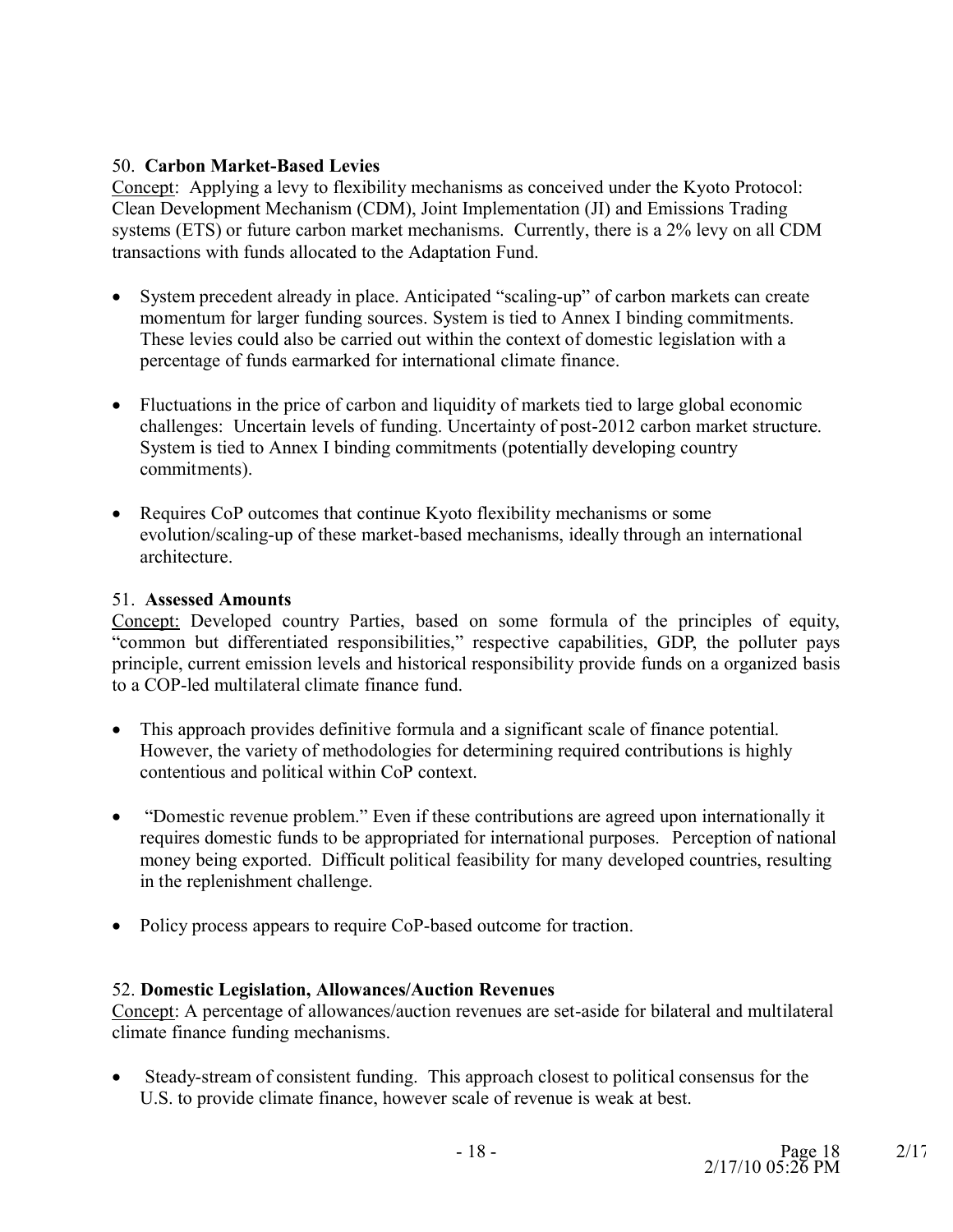· Competing domestic interests for shares of the allowance pie, leads to less than at-scale funding contributions. Lack of political appreciation for the "value" of international climate finance, e.g. export opportunities, developing country commitments, etc. Uncertainty of capand-trade political feasibility particularly in the United States.

### VII. **Summary of Key Issues**

This section identifies the next layer of issues that are raised by this research, what may emerge in a next stage of climate negotiations, and what should advocacy groups consider. There are a diversity of positions and perspectives on the way forward.

A variety of proposals with respect to the scale of funds required for international climate finance are available. The range of proposals in terms of required scale is dramatic. Each proposal comes with its own set of metrics and politics. It will be a significant challenge to match each of these "scale of funds" perspectives into one common consensus amount to agree upon. Proposals on the sources of revenue are equally diverse. In the near-term ODA will likely play a significant role in meeting climate finance goals. However, international levies & financial transactions, burden-sharing approaches and carbon market revenues all have positive qualities and challenges. There is no clear approach that is more politically feasible than another from a *global* perspective, although levies, subsidies and financial transaction issues enjoy G20 momentum.

Governance of international climate finance remains a key issue for further strategic discussion. Several countries will continue to insist that existing international financial institutions play a lead role as the mechanism for such funds. At the same time, "direct access" by nationally-based implementing agencies is a lynchpin issue for others. Likewise, differences remain on the level of legal authority a new operating entity can have *vis a vis* existing multilateral institutions. How these perspectives can be drawn together or otherwise positively interact is crucial with a view to the goal of conceiving multilateral green funds. There is a real political risk that some countries will seek to move these negotiations outside of the CoP process if a consensus cannot be found in 2010.

While there will be calls for centralized budgeting and MRV'ing of climate finance, it is also reasonable to anticipate there will be a dispersion and proliferation of funds. It will be important to establish priorities that can be revisited as funds develop prepare to hold the variety of institutions that may enter this space accountable to real and equitable outcomes.

Private sector capital remains an elusive yet large *potential* source of climate finance and is intended by many countries to be increasingly linked to emerging funds and governance proposals. The role of private sector finance remains a thorny challenge. Carbon markets and carbon commoditization have yet to achieve promised scale of mitigation or uniform environmental integrity, but do represent a potential at scale form of international climate finance. Carbon finance also is being examined in the broader context of the global economic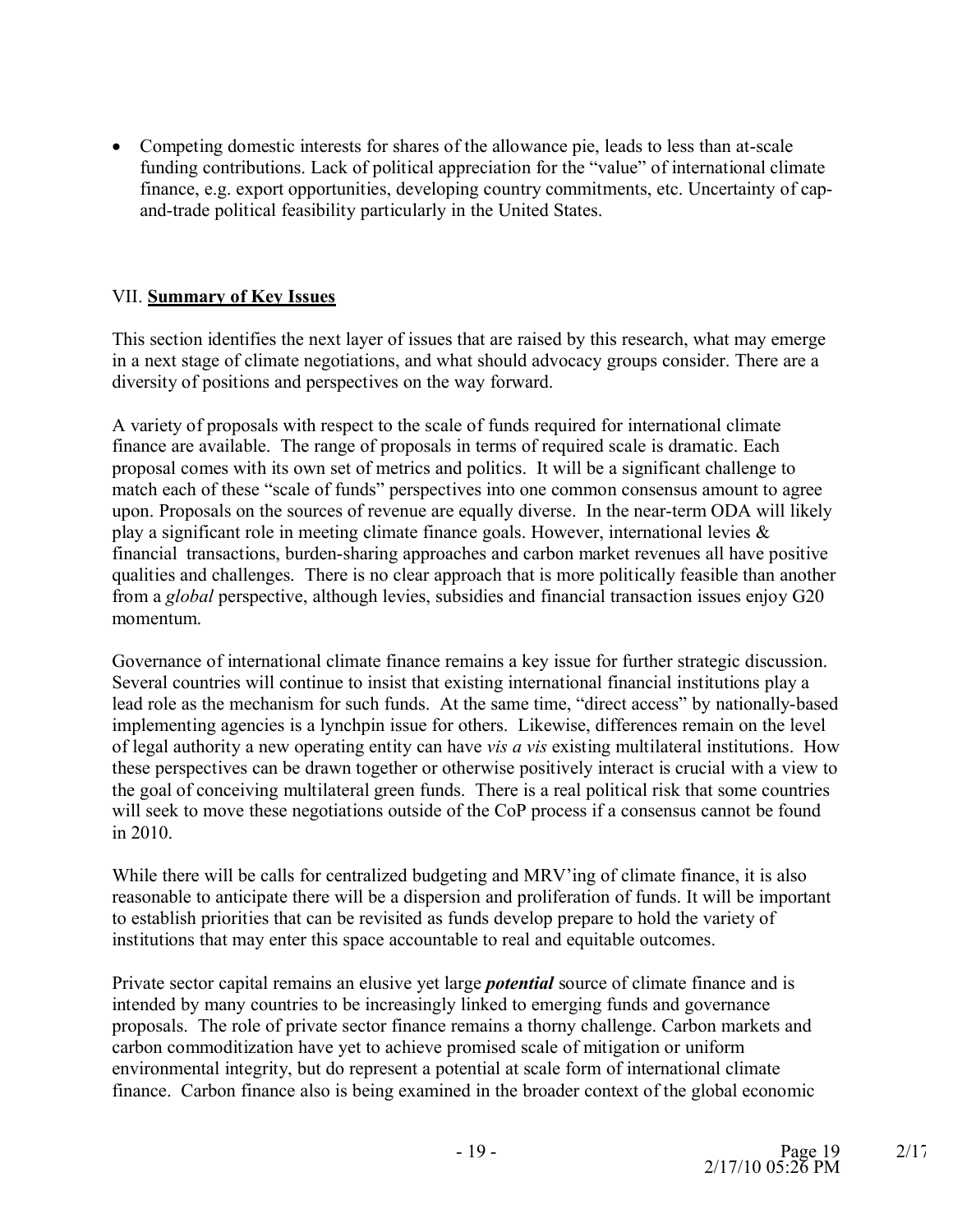crisis. Engagement with private sector capital on climate finance should take place but with due care to achieve environmental integrity and broader financial regulatory reform.

Copenhagen demonstrated that technocracy will not achieve outcomes that avoid catastrophic climate change. Going forward, there is a significant opportunity for coalition building between climate change, financial crisis and international financial institution minded networks. These networks can build off the strengths of each other to set mutually beneficial goals and achieve outcomes at scale. Yet this work will require the strategic development of new narratives and openness to find consensus.

A significant amount of action will continue to take place within the UNFCCC process. However, key pieces of a coherent agenda going forward will take place in national campaigns and other international venues. As a practical matter, this broader field of action will require coherent messaging and capacity for coordination.

### **Suggested Next Steps**

Based on the above, the following priority activities are suggested in the coming year.

- · **Ensuring integrity of "Fast Start Funds" within the UNFCCC process** will require work to ensure such funds are measurable, reportable and verifiable in that context. Clear messaging that "fast start funds" will require this accountability are advisable. Ensure that funds committed are "new & additional" and don't threaten other global development objectives particularly with respect to ODA. Likewise work with key recipient countries on transformational NAMAs to align with faststart funds. Create clear set of definitions and macro-level reports for international distribution that keep all Parties accountable to their commitments. Avoid debate on merits of Copenhagen Accord and focus on implementation of these funds within UNFCCC process. However, be prepared to work in other domestic and international settings towards these goals if UNFCCC process is abandoned by some Parties.
- · **Maximizing opportunities within the G20 process** on issues around special drawing rights, financial transaction taxes and inefficient fossil fuel subsidies is great opportunity. Consider joint campaign efforts on common messages for climate change, financial crisis and international financial institution streams of work. Consider building support for existing or new legislation on the domestic level to compliment the international work, and building pressure internationally through engagement with the IMF and G20 processes. Consider seeking highlevel engagement at the Finance Ministries globally.
- · **Work within the UNFCCC processes** with the AWGLCA and sort out institutional architecture, the CPH Accord fund and the Hi Level Panel. However, assess political feasibility of a positive outcome through CoP process in summer of 2010 and explore alternative forums to achieve similar outcomes if necessary. Consider the joint submission of the UK, Mexico, Norway and